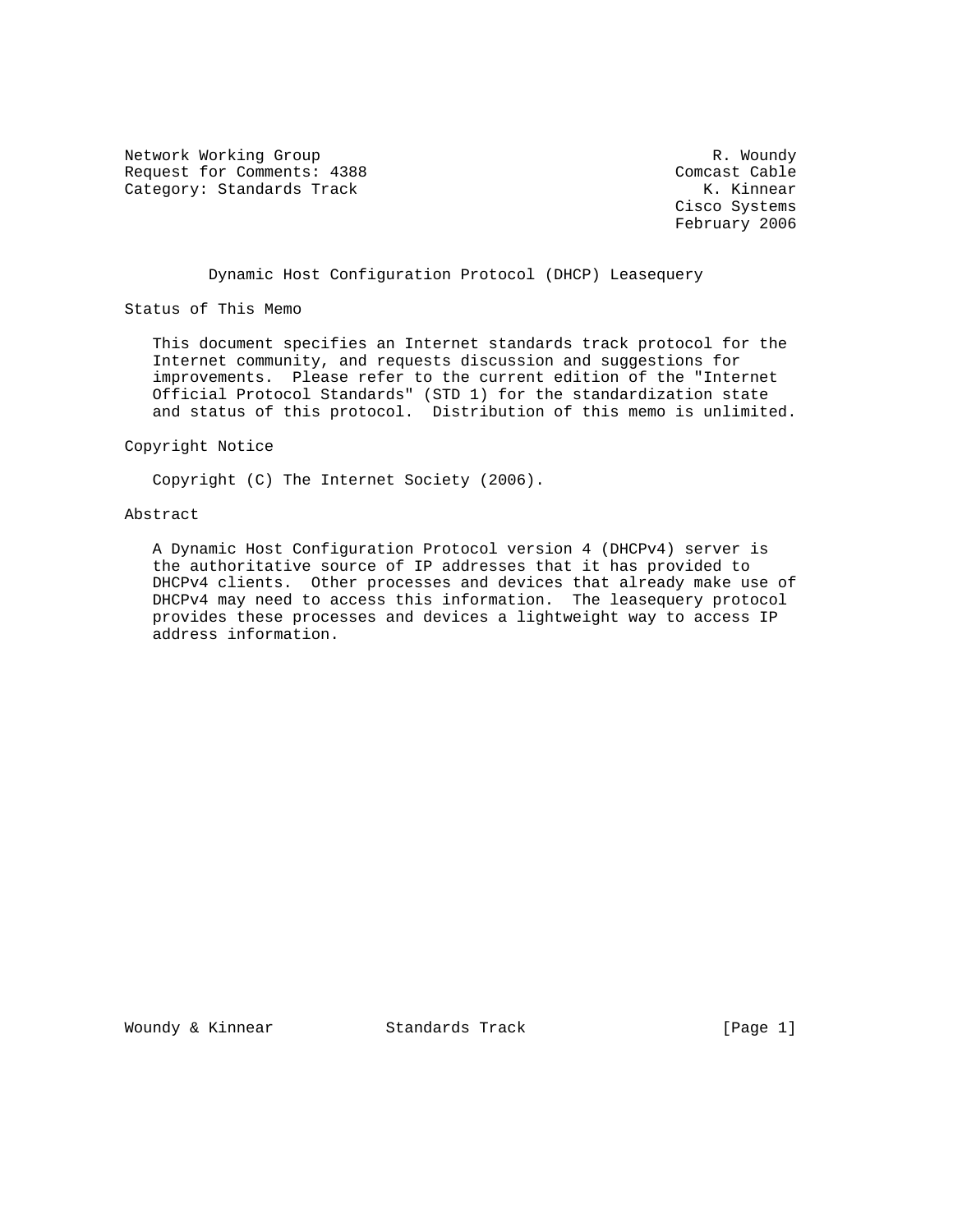Table of Contents

|                | 4.3. DHCP Relay Agent Functionality Is Common  8            |
|----------------|-------------------------------------------------------------|
|                | 4.4. DHCP Servers Are a Reliable Source of Location         |
|                |                                                             |
|                | 4.5. Minimal Additional Configuration Is Required  9        |
|                |                                                             |
|                |                                                             |
|                | 6.1. Definitions Required for DHCPLEASEQUERY Processing 12  |
|                | 6.2. Sending the DHCPLEASEQUERY Message 14                  |
|                | 6.3. Receiving the DHCPLEASEQUERY Message 15                |
|                | 6.4. Responding to the DHCPLEASEQUERY Message 16            |
|                | 6.5. Receiving a DHCPLEASEUNASSIGNED, DHCPLEASEACTIVE, or   |
|                |                                                             |
|                | 6.6. Receiving No Response to the DHCPLEASEQUERY Message 21 |
|                | 6.7. Lease Binding Data Storage Requirements 22             |
|                | 6.8. Using the DHCPLEASEQUERY Message with Multiple         |
|                |                                                             |
|                |                                                             |
| 8 <sub>1</sub> |                                                             |
|                |                                                             |
|                |                                                             |
|                |                                                             |
|                |                                                             |

## 1. Introduction

 A DHCPv4 server contains considerable authoritative information concerning the IP addresses it has leased to DHCP clients. Sometimes devices or other processes may need access to this information. In some cases, these devices or processes already have the capability to send and receive DHCP packets, and so the leasequery protocol is designed to give these processes and devices a low-overhead way to access such information.

 For example, access concentrators that act as DHCP relay agents sometimes derive information important to their operation by extracting data out of the DHCP packets they forward, a process known as "gleaning". Unfortunately, the typical access concentrator loses its gleaned information when the access concentrator is rebooted or is replaced. This memo proposes that when gleaned DHCP information is not available, the access concentrator/relay agent can obtain the

Woundy & Kinnear Standards Track [Page 2]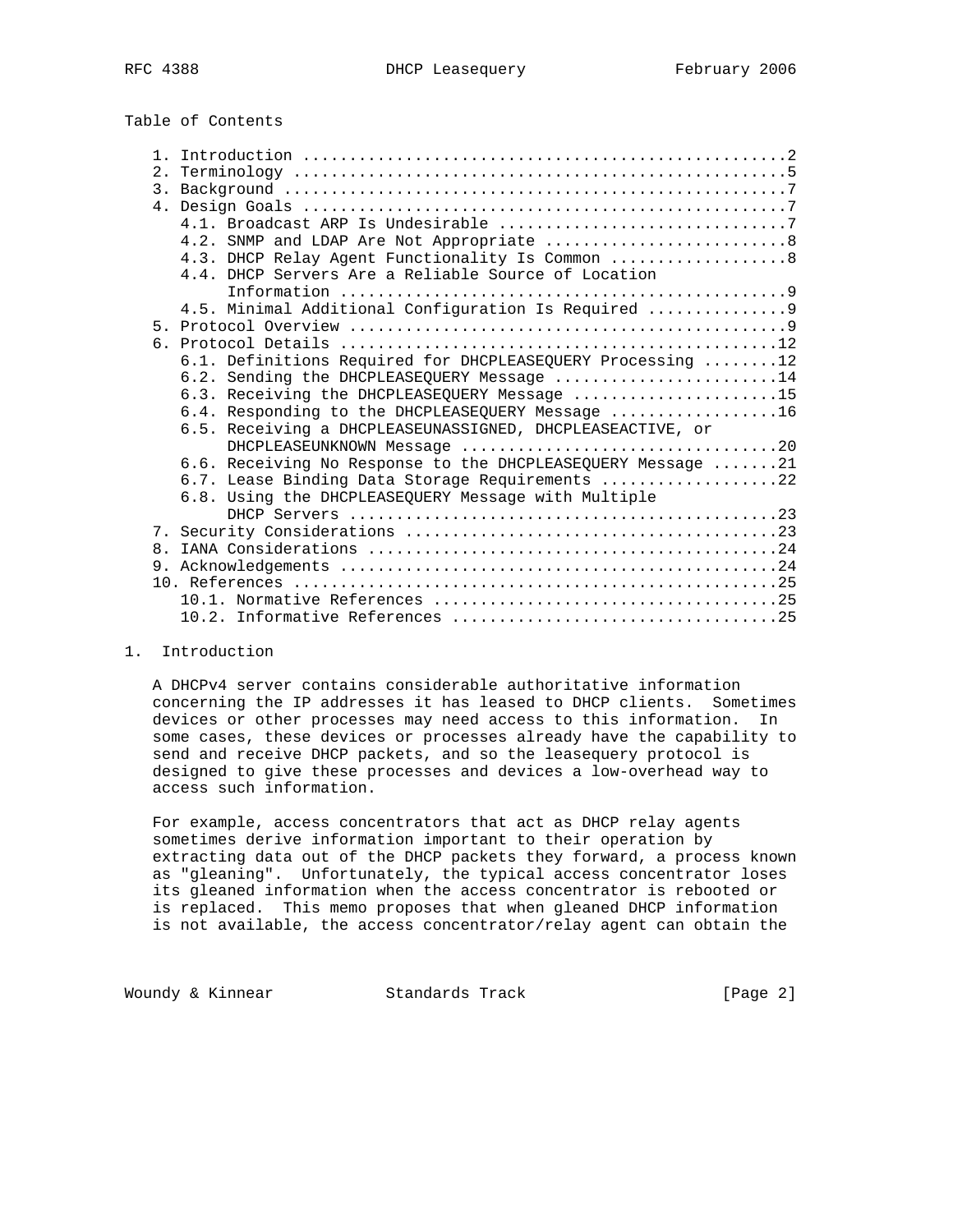location information directly from the DHCP server(s) using the DHCPLEASEQUERY message.

 To continue this example in more depth, in many broadband access networks, the access concentrator needs to associate an IP address lease to the correct endpoint location, which includes knowledge of the host hardware address, the port or virtual circuit that leads to the host, and/or the hardware address of the intervening subscriber modem. This is particularly important when one or more IP subnets are shared among many ports, circuits, and modems. Representative cable and DSL environments are depicted in Figures 1 and 2 below.







Figure 2: DSL Environment for DHCPLEASEQUERY

 Knowledge of this location information can benefit the access concentrator in several ways:

 1. The access concentrator can forward traffic to the access network using the correct access network port, down the correct virtual circuit, through the correct modem, to the correct hardware address.

Woundy & Kinnear Standards Track [Page 3]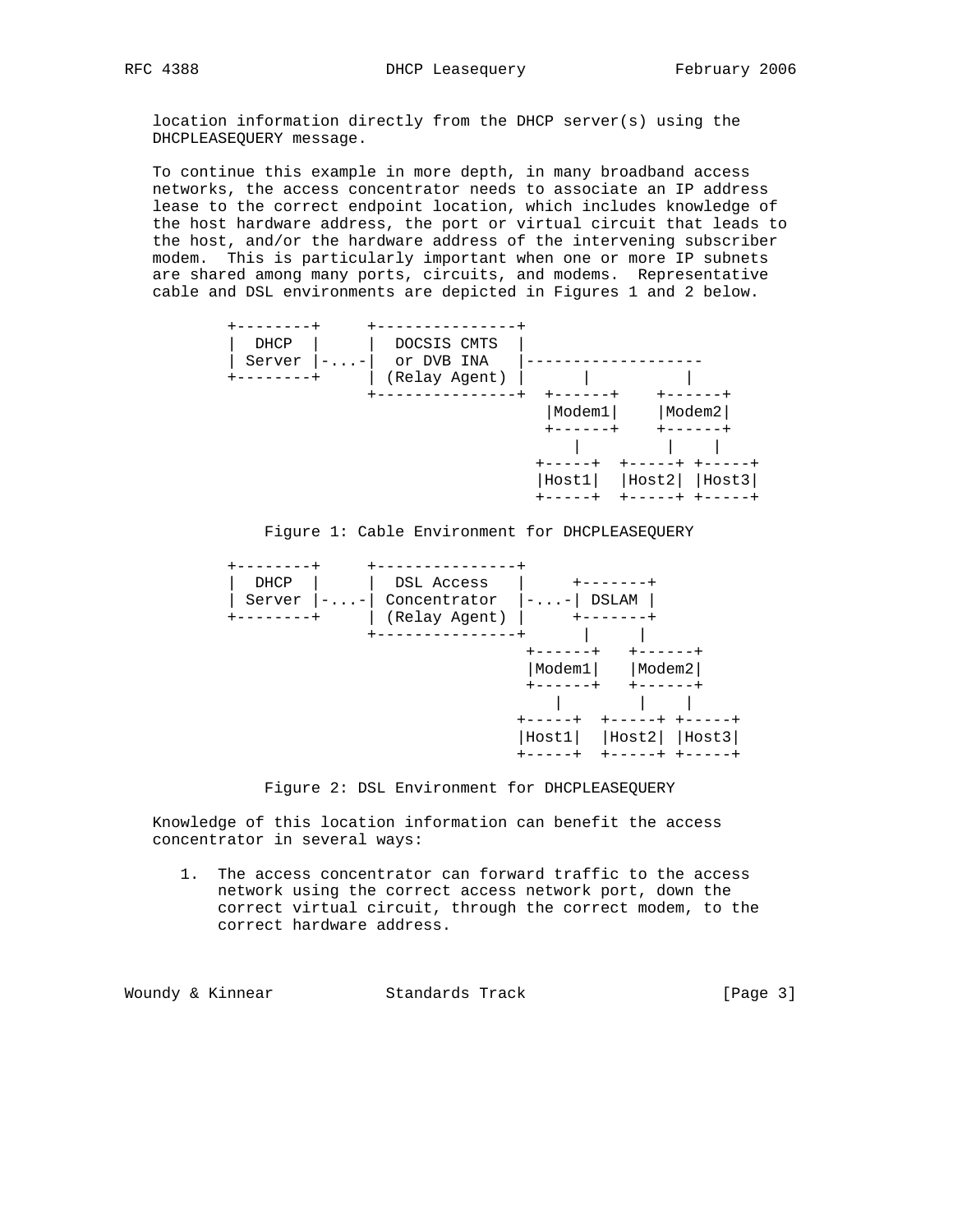- 2. The access concentrator can perform IP source address verification of datagrams received from the access network. The verification may be based on the datagram source hardware address, the incoming access network port, the incoming virtual circuit, and/or the transmitting modem.
- 3. The access concentrator can encrypt datagrams that can only be decrypted by the correct modem, using mechanisms such as [BPI] or [BPI+].

 The access concentrator in this example obtains the location information primarily from "gleaning" information from DHCP server responses sent through the relay agent. When location information is not available from "gleaning", e.g., because the access concentrator has rebooted, the access concentrator can query the DHCP server(s) for location information using the DHCPLEASEQUERY message defined in this document.

 The DHCPLEASEQUERY message is a new DHCP message type transmitted from a DHCP relay agent to a DHCP server. A DHCPLEASEQUERY-aware relay agent sends the DHCPLEASEQUERY message when it needs to know the location of an IP endpoint. The DHCPLEASEQUERY-aware DHCP server replies with a DHCPLEASEUNASSIGNED, DHCPLEASEACTIVE, or DHCPLEASEUNKNOWN message. The DHCPLEASEACTIVE response to a DHCPLEASEQUERY message allows the relay agent to determine the IP endpoint location and the remaining duration of the IP address lease. The DHCPLEASEUNASSIGNED is similar to a DHCPLEASEACTIVE message, but indicates that there is no currently active lease on the resultant IP address but that this DHCP server is authoritative for this IP address. The DHCPLEASEUNKNOWN message indicates that the DHCP server has no knowledge of the information specified in the query (e.g., IP address, MAC address, or Client-identifier option).

 The DHCPLEASEQUERY message does not presuppose a particular use for the information it returns -- it is simply designed to return information for which the DHCP server is an authoritative source to a client that requests that information. It is designed to make it straightforward for processes and devices that already interpret DHCP packets to access information from the DHCP server.

 This document specifies an extension specifically to the DHCPv4 protocol [RFC2131]. Given the nature of the DHCPv6 protocol [RFC3315], there is no effective way to make the DHCPLEASEQUERY message interaction common between DHCPv4 and DHCPv6 even should the desire to do so exist.

Woundy & Kinnear Standards Track [Page 4]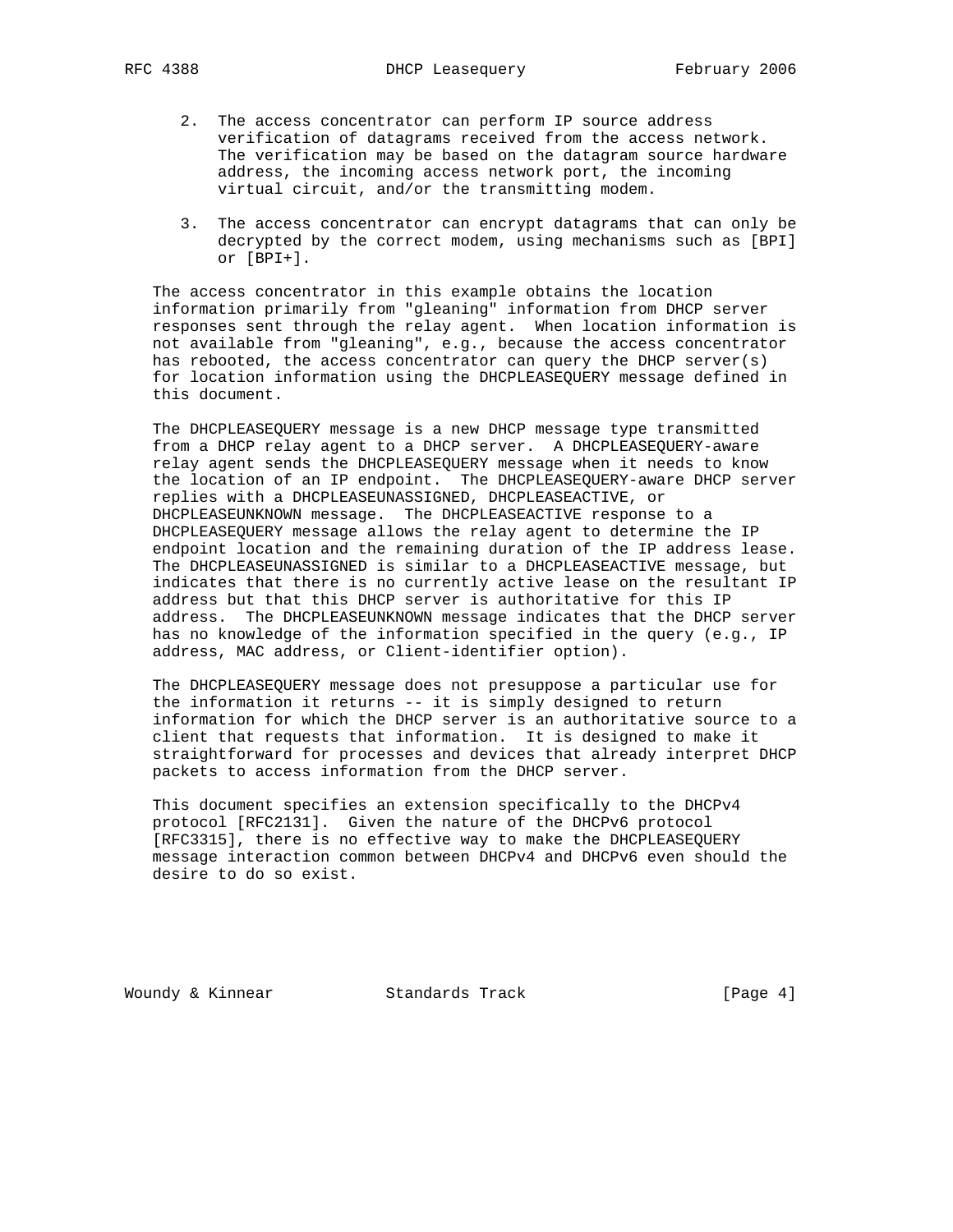The DHCPLEASEQUERY message was the result of a set of specific real world implementation needs that appeared many years after the DHCPv4 protocol was in wide use. Furthermore, at the time of this writing, the DHCPv6 protocol has yet to be widely deployed. The needs of access concentrators in yet to be determined DHCPv6 deployment scenarios are difficult to estimate. If a DHCPLEASEQUERY-like function is necessary in DHCPv6, many of the ideas of this document will probably be applicable, while others may not. We have been cautioned against designing protocol capabilities for which there is only an imagined consumer, and that is all that exists today in the realm of DHCPLEASEQUERY for DHCPv6.

 Thus, this document applies only to DHCPv4, and for clarity we have not appended DHCPv4 to every appearance of several common terms. In this document, all references to IP addresses should be taken to mean IPv4 addresses, and all references to DHCP servers and DHCP clients should be taken to mean DHCPv4 servers and DHCPv4 clients.

# 2. Terminology

 The key words "MUST", "MUST NOT", "REQUIRED", "SHALL", "SHALL NOT", "SHOULD", "SHOULD NOT", "RECOMMENDED", "MAY", and "OPTIONAL" in this document are to be interpreted as described in RFC 2119 [RFC2119].

This document uses the following terms:

o "access concentrator"

 An access concentrator is a router or switch at the broadband access provider's edge of a public broadband access network. This document assumes that the access concentrator includes the DHCP relay agent functionality.

o "DHCP client"

 A DHCP client is an Internet host using DHCP to obtain configuration parameters such as a network address.

o "DHCP relay agent"

 A DHCP relay agent is a third-party agent that transfers Bootstrap Protocol (BOOTP) and DHCP messages between clients and servers residing on different subnets, per [RFC951] and [RFC1542].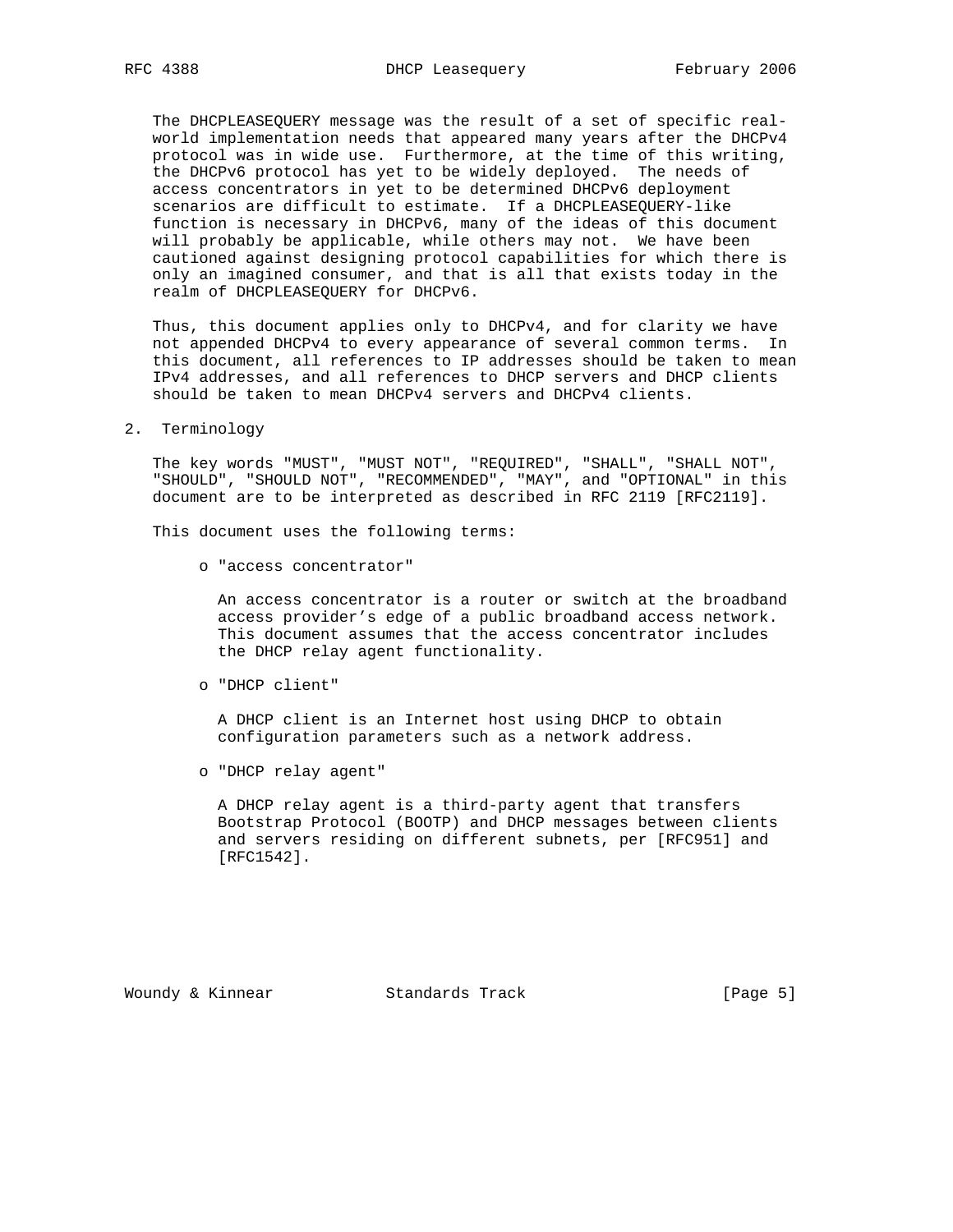#### o "DHCP server"

 A DHCP server is an Internet host that returns configuration parameters to DHCP clients.

o "downstream"

 Downstream is the direction from the access concentrator towards the broadband subscriber.

o "gleaning"

 Gleaning is the extraction of location information from DHCP messages, as the messages are forwarded by the DHCP relay agent function.

o "location information"

 Location information is information needed by the access concentrator to forward traffic to a broadband-accessible host. This information includes knowledge of the host hardware address, the port or virtual circuit that leads to the host, and/or the hardware address of the intervening subscriber modem.

o "MAC address"

 In the context of a DHCP packet, a MAC address consists of the following fields: hardware type "htype", hardware length "hlen", and client hardware address "chaddr".

o "stable storage"

 Every DHCP server is assumed to have some form of what is called "stable storage". Stable storage is used to hold information concerning IP address bindings (among other things) so that this information is not lost in the event of a server failure that requires restart of the server.

o "upstream"

 Upstream is the direction from the broadband subscriber towards the access concentrator.

Woundy & Kinnear Standards Track [Page 6]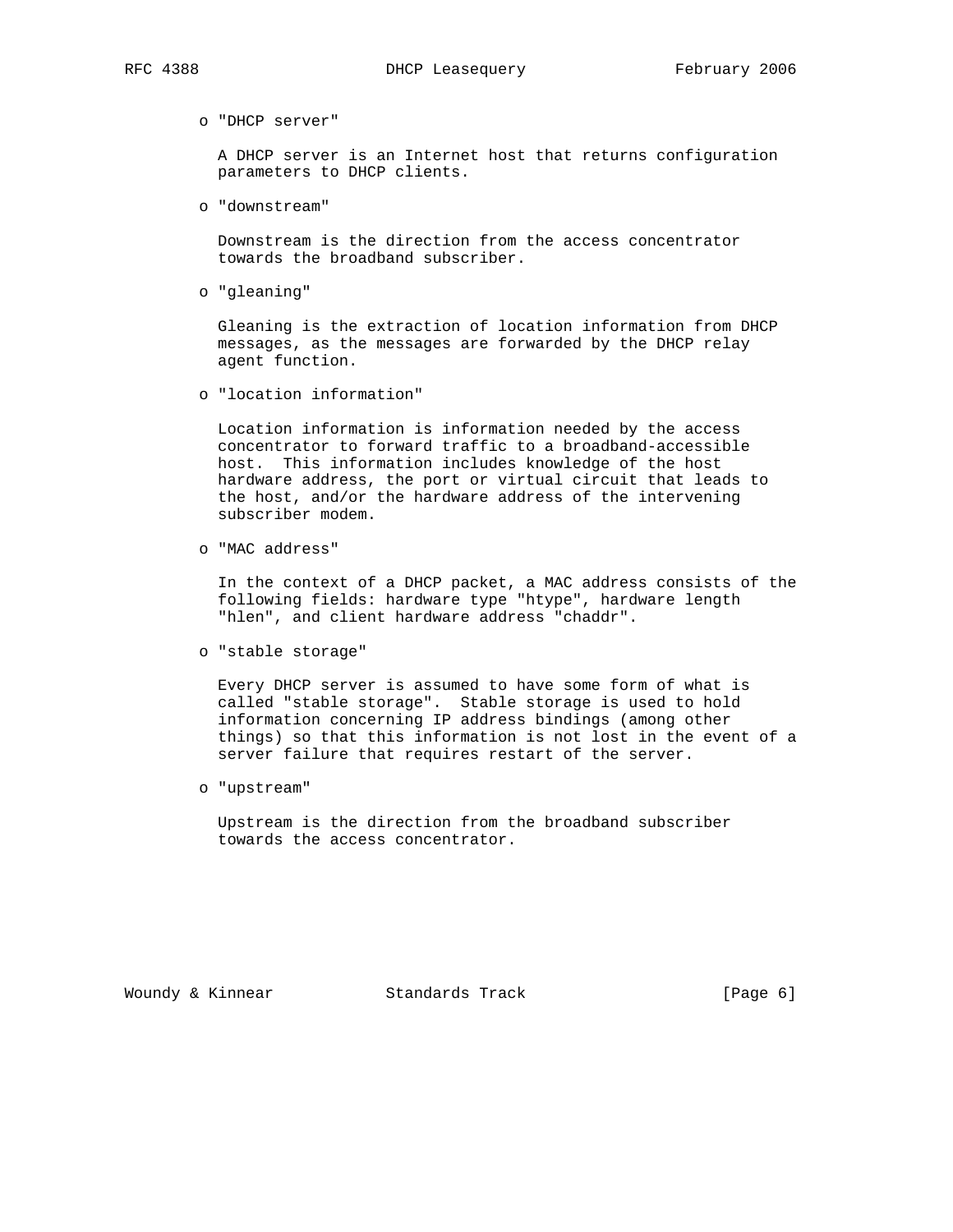# 3. Background

 The focus of this document is to enable processes and devices that wish to access information from the DHCP server in a lightweight and convenient manner. It is especially appropriate for processes and devices that already interpret DHCP packets.

 One important motivating example is that the DHCPLEASEQUERY message allows access concentrators to send DHCPLEASEQUERY messages to DHCP servers to obtain location information of broadband access network devices.

 This document assumes that many access concentrators have an embedded DHCP relay agent functionality. Typical access concentrators include DOCSIS Cable Modem Termination Systems (CMTSs) [DOCSIS], DVB Interactive Network Adapters (INAs) [EUROMODEM], and DSL Access Concentrators.

 The DHCPLEASEQUERY message is an extension to the DHCP protocol [RFC2131].

 The DHCPLEASEQUERY message is a query message only and does not affect the state of the IP address or the binding information associated with it.

4. Design Goals

 The goal of this document is to provide a lightweight mechanism for processes or devices to access information contained in the DHCP server. It is designed to allow processes and devices that already process and interpret DHCP messages to access this information in a rapid and lightweight manner.

 Some of this information might be acquired in a different way, and the following sections discuss some of these alternative approaches.

4.1. Broadcast ARP Is Undesirable

 The access concentrator can transmit a broadcast Address Resolution Protocol (ARP) Request [RFC826], and observe the origin and contents of the ARP Reply, to reconstruct the location information.

The ARP mechanism is undesirable for three reasons:

 1. the burden on the access concentrator to transmit over multiple access ports and virtual circuits (assuming that IP subnets span multiple ports or virtual circuits),

Woundy & Kinnear Standards Track [Page 7]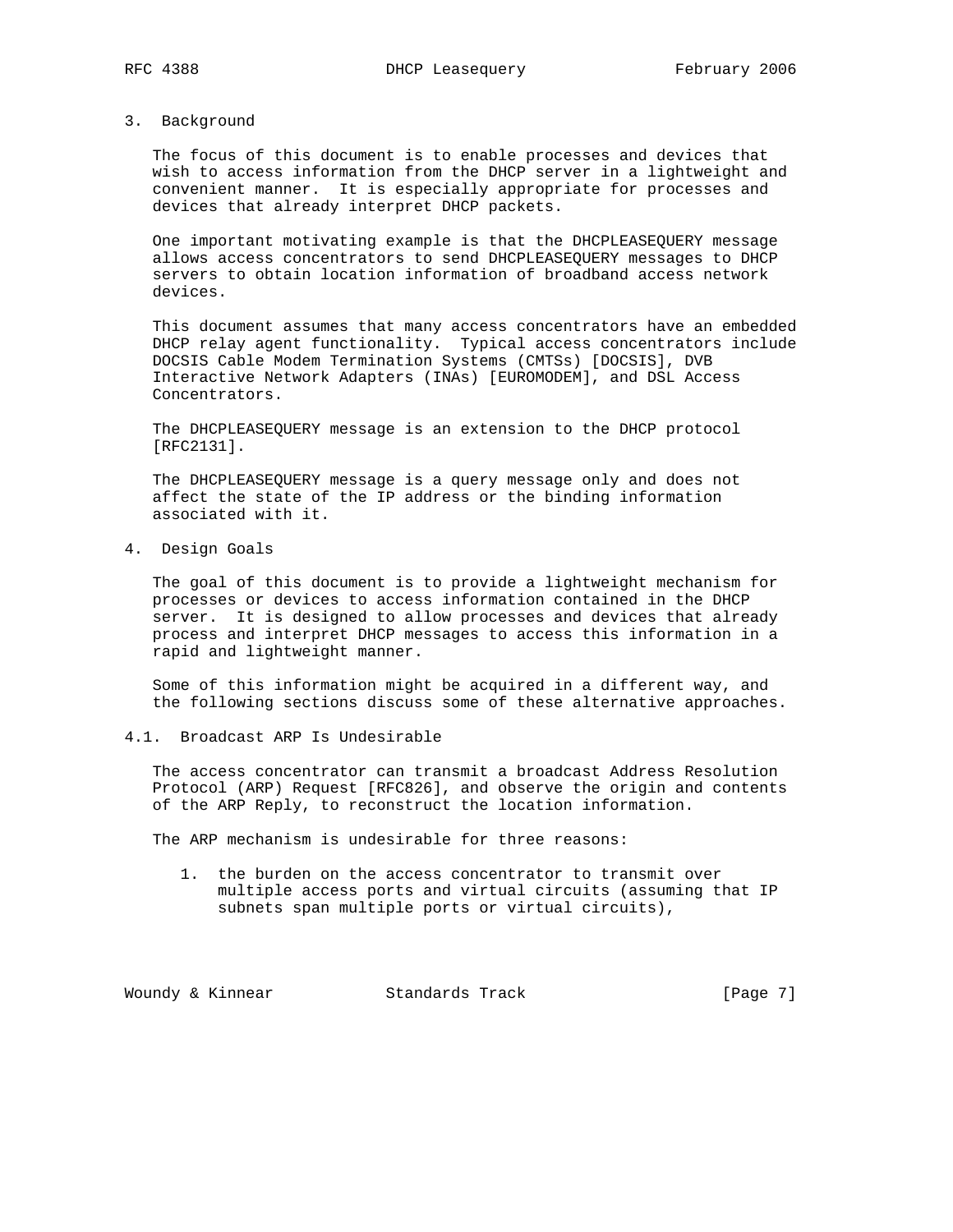- 2. the burden on the numerous subscriber hosts to receive and process the broadcast, and
- 3. the ease by which a malicious host can misrepresent itself as the IP endpoint.

## 4.2. SNMP and LDAP Are Not Appropriate

 Access concentrator implementations typically do not have Simple Network Management Protocol (SNMP) management client interfaces nor Lightweight Directory Access Protocol (LDAP) client interfaces (although they typically do include SNMP management agents). This is one reason why this document does not leverage the proposed DHCP Server MIB [DHCPMIB].

 The DHCP Server MIB effort [DHCPMIB] grew out of traffic engineering and troubleshooting activities at large DHCP installations, and is primarily intended as a method of gathering performance statistics about servers the load presented to them.

 Despite the presence in the proposed DHCPv4 server MIB of objects that report configuration and status information, the MIB is intended to provide more generic, server-wide aggregated or summarized data. DHCPLEASEQUERY is intended to provide detailed, specific information about individual leases at a level that would be difficult or impossible to shoehorn into a MIB.

 From an implementation standpoint, the DHCPLEASEQUERY message is not required to be supported by all DHCPv4 servers. Since it appears that defining optional MIB objects and objects for optional features in a MIB is discouraged, trying to support DHCPLEASEQUERY functionality optionally through a MIB would be similarly discouraged from an SNMP MIB standpoint.

# 4.3. DHCP Relay Agent Functionality Is Common

 Access concentrators commonly act as DHCP relay agents. Furthermore, many access concentrators already glean location information from DHCP server responses, as part of the relay agent function.

 The gleaning mechanism as a technique to determine the IP addresses valid for a particular downstream link is preferred over other mechanisms (ARP, SNMP, LDAP) because of the lack of additional network traffic, but sometimes gleaning information can be incomplete. The access concentrator usually cannot glean information from any DHCP unicast (i.e., non-relayed) messages due to performance reasons. Furthermore, the DHCP-gleaned location information often

Woundy & Kinnear Standards Track [Page 8]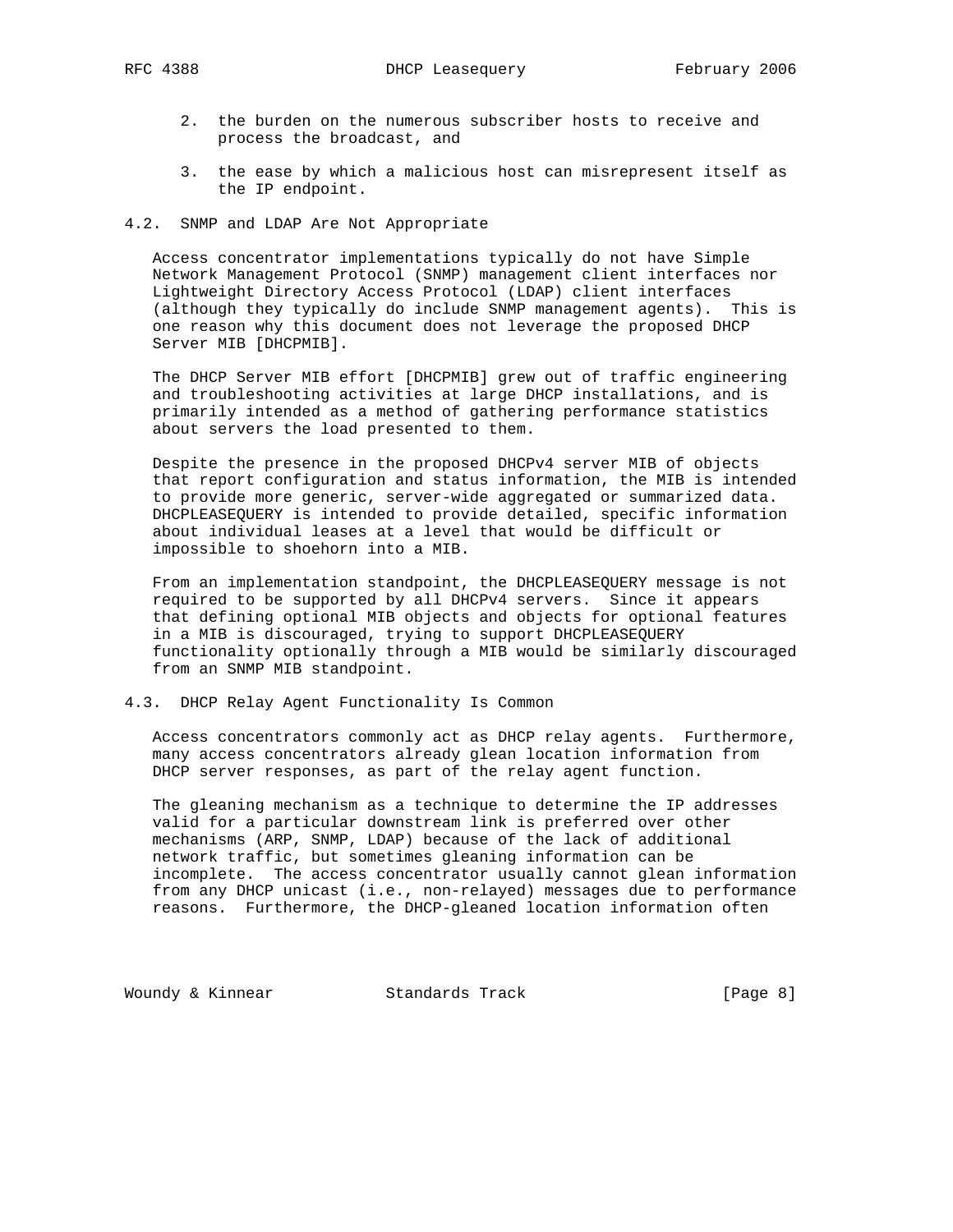does not persist across access concentrator reboots (due to lack of stable storage), and almost never persists across concentrator replacements.

4.4. DHCP Servers Are a Reliable Source of Location Information

 DHCP servers are the most reliable source of location information for access concentrators, particularly when the location information is dynamic and not reproducible by algorithmic means (e.g., when a single IP subnet extends behind many broadband modems). DHCP servers participate in all IP lease transactions (and therefore in all location information updates) with DHCP clients, whereas access concentrators sometimes miss some important lease transactions.

 An access concentrator can be configured with the IP addresses of multiple different DHCP servers, so that no one DHCP server is a single point of failure.

4.5. Minimal Additional Configuration Is Required

 Access concentrators can usually query the same set of DHCP servers used for forwarding by the relay agent, thus minimizing configuration requirements.

5. Protocol Overview

 In the following discussion of the DHCPLEASEQUERY message, the client of the message is assumed to be an access concentrator. Note that access concentrators are not the only allowed (or required) consumers of the information provided by the DHCPLEASEQUERY message, but they do give readers a concrete feel for how the message might be used.

 The access concentrator initiates all DHCPLEASEQUERY message conversations. This document assumes that the access concentrator gleans location information in its DHCP relay agent function. However, the location information is usually unavailable after the reboot or replacement of the access concentrator.

 Suppose the access concentrator is a router, and further suppose that the router receives an IP datagram to forward downstream to the public broadband access network. If the location information for the downstream next hop is missing, the access concentrator sends one or more DHCPLEASEQUERY message(s), each containing the IP address of the downstream next hop in the "ciaddr" field.

 This query will then be answered by returning the information current when this client's lease was last granted or renewed, allowing the access concentrator to forward the IP datagram.

Woundy & Kinnear Standards Track [Page 9]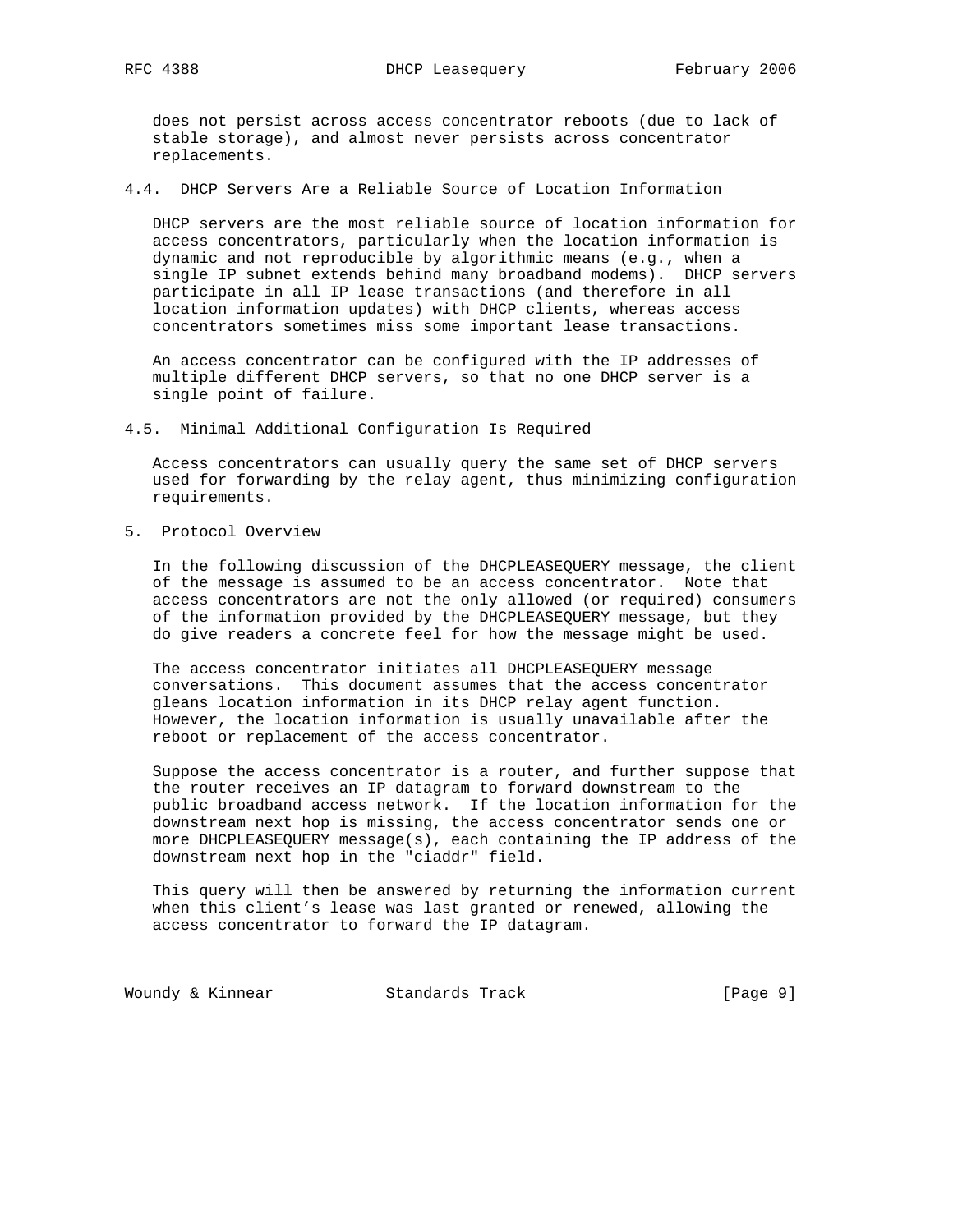An alternative approach is to send in a DHCPLEASEQUERY message with the "ciaddr" field empty and the MAC address (i.e., "htype", "hlen", and "chaddr" fields) with a valid MAC address or a Client-identifier option (option 61) appearing in the options area. In this case, the DHCP server must return an IP address in the ciaddr if it has any record of the client described by the Client-identifier or MAC address. In the absence of specific configuration information to the contrary (see Section 6.4), it SHOULD be the IP address with the latest client-last-transaction-time associated with the client described by the MAC address or Client-identifier option.

 The DHCP servers that implement this protocol always send a response to the DHCPLEASEQUERY message: either a DHCPLEASEUNASSIGNED, DHCPLEASEACTIVE, or DHCPLEASEUNKNOWN. The reasons why a DHCPLEASEUNASSIGNED, DHCPLEASEACTIVE, or DHCPLEASEUNKNOWN message might be generated are explained in the specific query regimes, below.

 Servers that do not implement the DHCPLEASEQUERY message SHOULD simply not respond.

 The DHCPLEASEQUERY message can support three query regimes: A server that implements the DHCPLEASEQUERY message must implement all three query regimes.

o Query by IP address:

 For this query, the requester supplies only an IP address in the DHCPLEASEQUERY message. The DHCP server will return any information that it has on the most recent client to have been assigned that IP address.

 The DHCP server replies with a DHCPLEASEUNASSIGNED or DHCPLEASEACTIVE message if the IP address in the DHCPLEASEQUERY message corresponds to an IP address about which the server has definitive information (i.e., it is authorized to lease this IP address). The server replies with a DHCPLEASEUNKNOWN message if the server does not have definitive information concerning the address in the DHCPLEASEQUERY message.

o Query by MAC address:

 For this query, the requester supplies only a MAC address in the DHCPLEASEQUERY message. The DHCP server will return any information that it has on the IP address most recently accessed by a client with that MAC address. In addition, it may supply additional IP addresses that have been associated with that MAC address in different subnets. Information about these bindings

Woundy & Kinnear Standards Track [Page 10]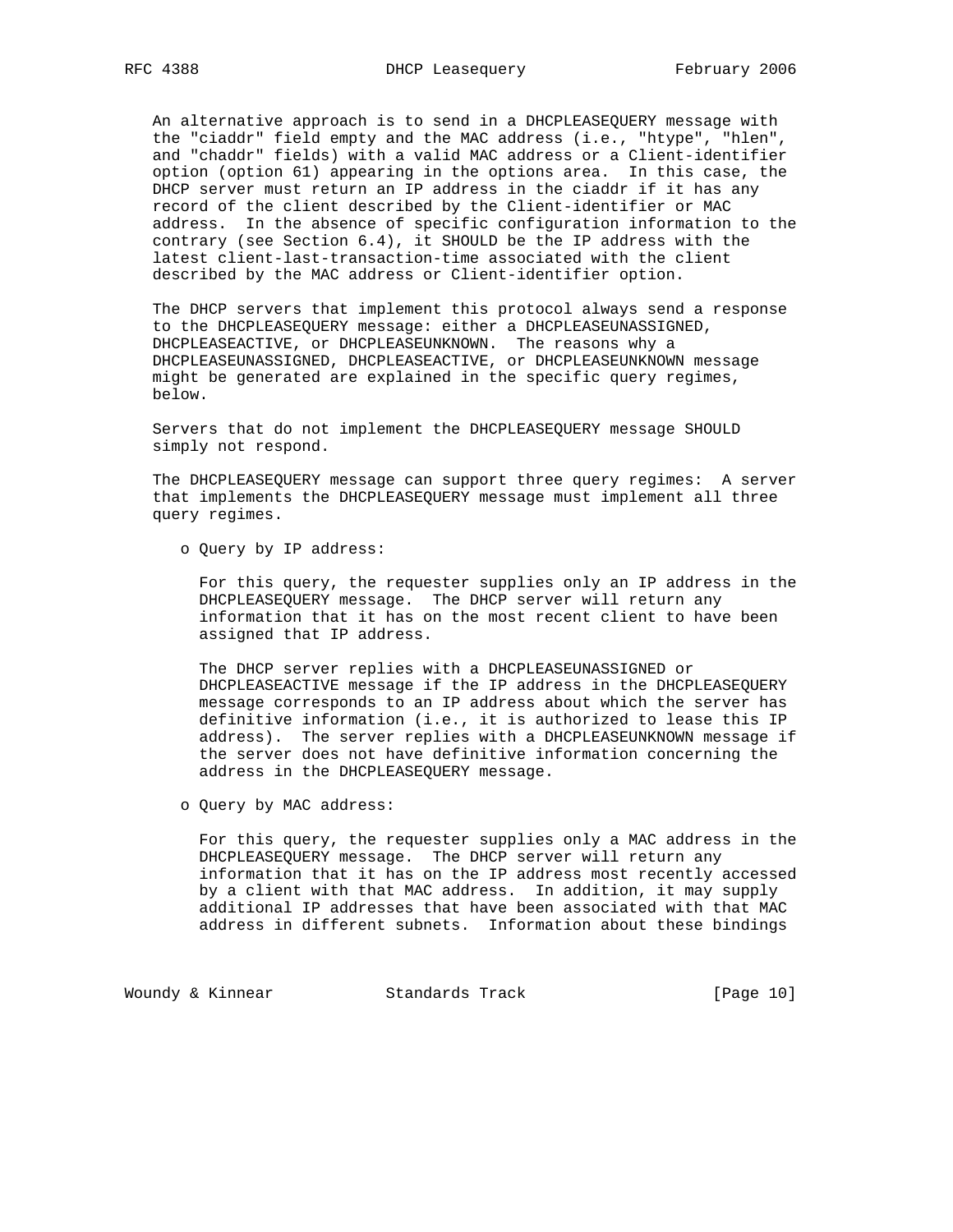can then be found using the Query by IP Address, described above.

 The DHCP server replies with a DHCPLEASEACTIVE message if the MAC address in the DHCPLEASEQUERY message corresponds to a MAC address with an active lease on an IP address in this server. The server replies with a DHCPLEASEUNKNOWN message if the server does not presently have an active lease by a client with this MAC address in this DHCP server.

o Query by Client-identifier option:

 For this query, the requester supplies only a Client-identifier option in the DHCPLEASEQUERY message. The DHCP server will return any information that it has on the IP address most recently accessed by a client with that Client-identifier. In addition, it may supply additional IP addresses that have been associated with Client-identifier in different subnets. Information about these bindings can then be found using the Query by IP Address, described above.

 The DHCP server replies with a DHCPLEASEACTIVE message if the Client-identifier in the DHCPLEASEQUERY message currently has an active lease on an IP address in this DHCP server. The server replies with a DHCPLEASEUNKNOWN message if the server does not have an active lease by a client with this Client-identifier.

 For many DHCP servers, the query by IP address is likely to be the most efficient form of leasequery. This is the form of DHCPLEASEQUERY that SHOULD be used if possible.

 The DHCPLEASEUNASSIGNED or DHCPLEASEACTIVE message reply must always contain the IP address in the "ciaddr" field. The DHCPLEASEACTIVE message SHOULD contain the physical address of the IP address lease owner in the "htype", "hlen", and "chaddr" fields. The Parameter Request List (option 55) can be used to request specific options to be returned about the IP address in the ciaddr. The reply often contains the time until expiration of the lease, and the original contents of the Relay Agent Information option [RFC3046]. The access concentrator uses the "chaddr" field and Relay Agent Information option to construct location information, which can be cached on the access concentrator until lease expiration.

 Any DHCP server that supports the DHCPLEASEQUERY message SHOULD save the information from the most recent Relay Agent Information option (option 82) [RFC3046] associated with every IP address that it serves. It is assumed that most clients that generate the DHCPLEASEQUERY message will ask for the Relay Agent Information

Woundy & Kinnear Standards Track [Page 11]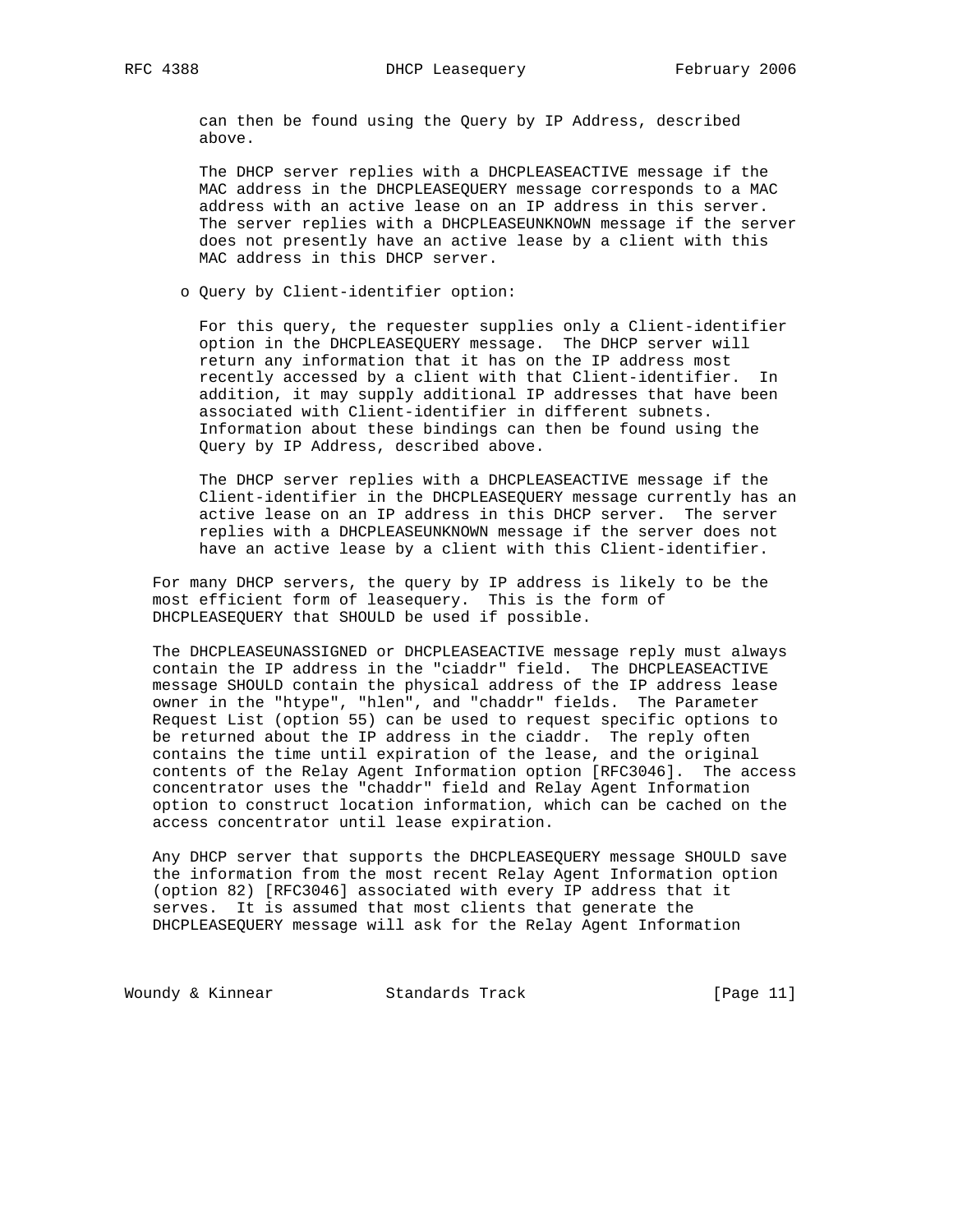option (option 82) in the Parameter Request List (option 55), and so supporting the DHCPLEASEQUERY message without having the Relay Agent Information option around to return to the client is likely to be less than helpful.

 A server that implements DHCPLEASEQUERY SHOULD also save the information on the most recent Vendor class identifier, option 60, associated with each IP address, since this option is also likely to be requested by clients sending the DHCPLEASEQUERY message.

- 6. Protocol Details
- 6.1. Definitions Required for DHCPLEASEQUERY Processing

 The operation of the DHCPLEASEQUERY message requires the definition of the following new and extended values for the DHCP packet beyond those defined by [RFC2131] and [RFC2132]. See also Section 8, IANA Considerations.

 1. The message type option (option 53) from [RFC2132] requires four new values: one for the DHCPLEASEQUERY message itself and one for each of its three possible responses DHCPLEASEUNASSIGNED, DHCPLEASEACTIVE, DHCPLEASEUNKNOWN. The values of these message types are shown below in an extension of the table from section 9.6 of [RFC2132]:

Value Message Type

- ----- ------------
	- 10 DHCPLEASEQUERY
	- 11 DHCPLEASEUNASSIGNED
	- 12 DHCPLEASEUNKNOWN
	- 13 DHCPLEASEACTIVE
- 2. There is a new option, the client-last-transaction-time:

client-last-transaction-time

 This option allows the receiver to determine the time of the most recent access of the client. It is particularly useful when DHCPLEASEACTIVE messages from two different DHCP servers need to be compared, although it can be useful in other situations. The value is a duration in seconds from the current time into the past when this IP address was most recently the subject of communication between the client and the DHCP server.

Woundy & Kinnear Standards Track [Page 12]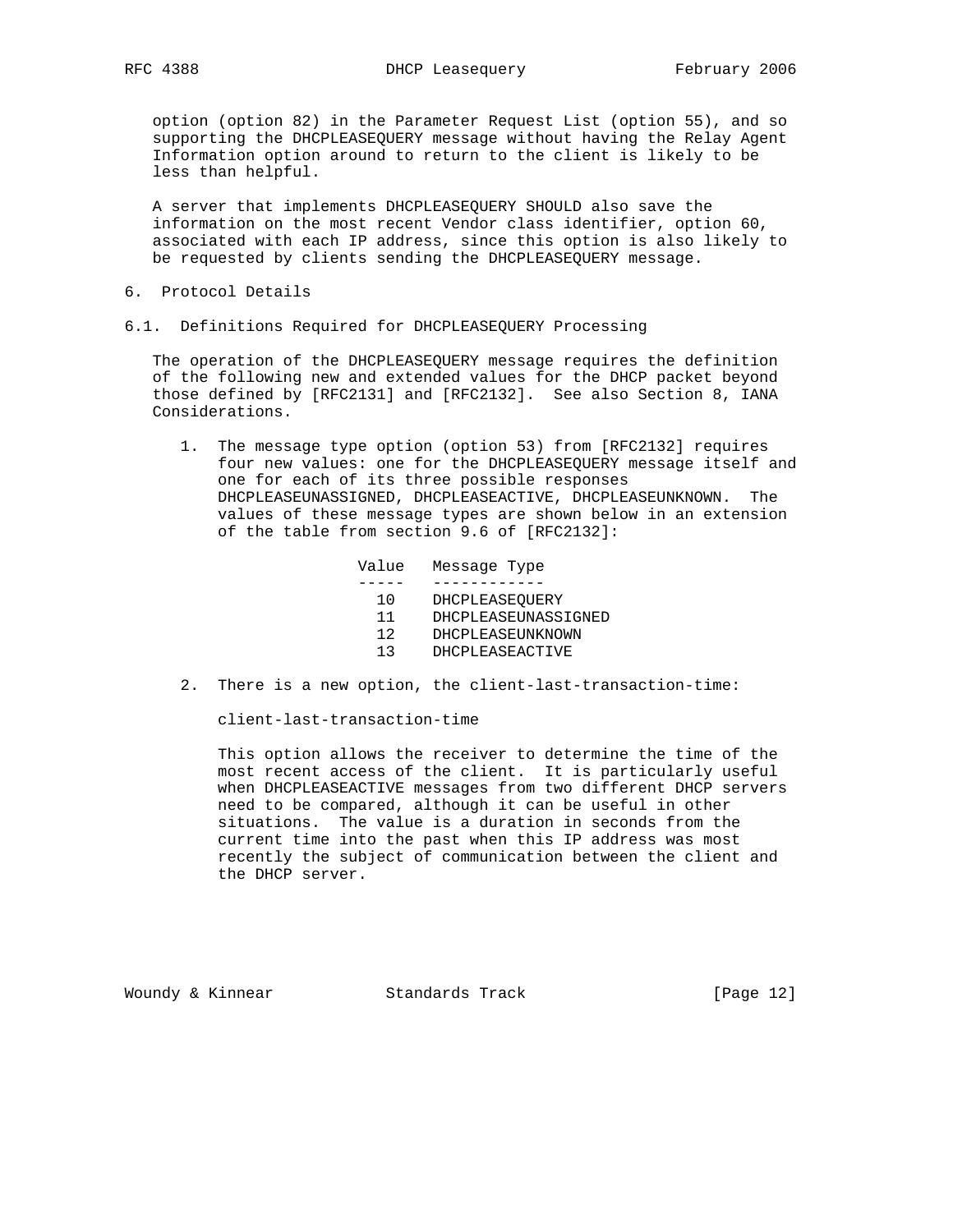This MUST NOT be an absolute time. This MUST NOT be an absolute number of seconds since Jan. 1, 1970. Instead, this MUST be an integer number of seconds in the past from the time the DHCPLEASEACTIVE message is sent that the client last dealt with this server about this IP address. In the same way that the IP Address Lease Time option (option 51) encodes a lease time that is a number of seconds into the future from the time the message was sent, this option encodes a value that is a number of seconds into the past from when the message was sent.

 The code for the this option is 91. The length of the this option is 4 octets.

|  | Code Len Seconds in the past          |  |  |
|--|---------------------------------------|--|--|
|  | +-----+-----+-----+-----+-----+------ |  |  |
|  | 91   4   t1   t2   t3   t4            |  |  |
|  | +------+----+-----+-----+-----+----+- |  |  |

3. There in a second new option, the associated-ip option:

associated-ip

 This option is used to return all of the IP addresses associated with the DHCP client specified in a particular DHCPLEASEQUERY message.

 The code for this option is 92. The minimum length for this option is 4 octets, and the length MUST always be a multiple of 4.

| Code Len   Address 1                 |  |  |  | Address 2 |
|--------------------------------------|--|--|--|-----------|
| 92   n   a1   a2   a3   a4   a1   a2 |  |  |  |           |

Woundy & Kinnear Standards Track [Page 13]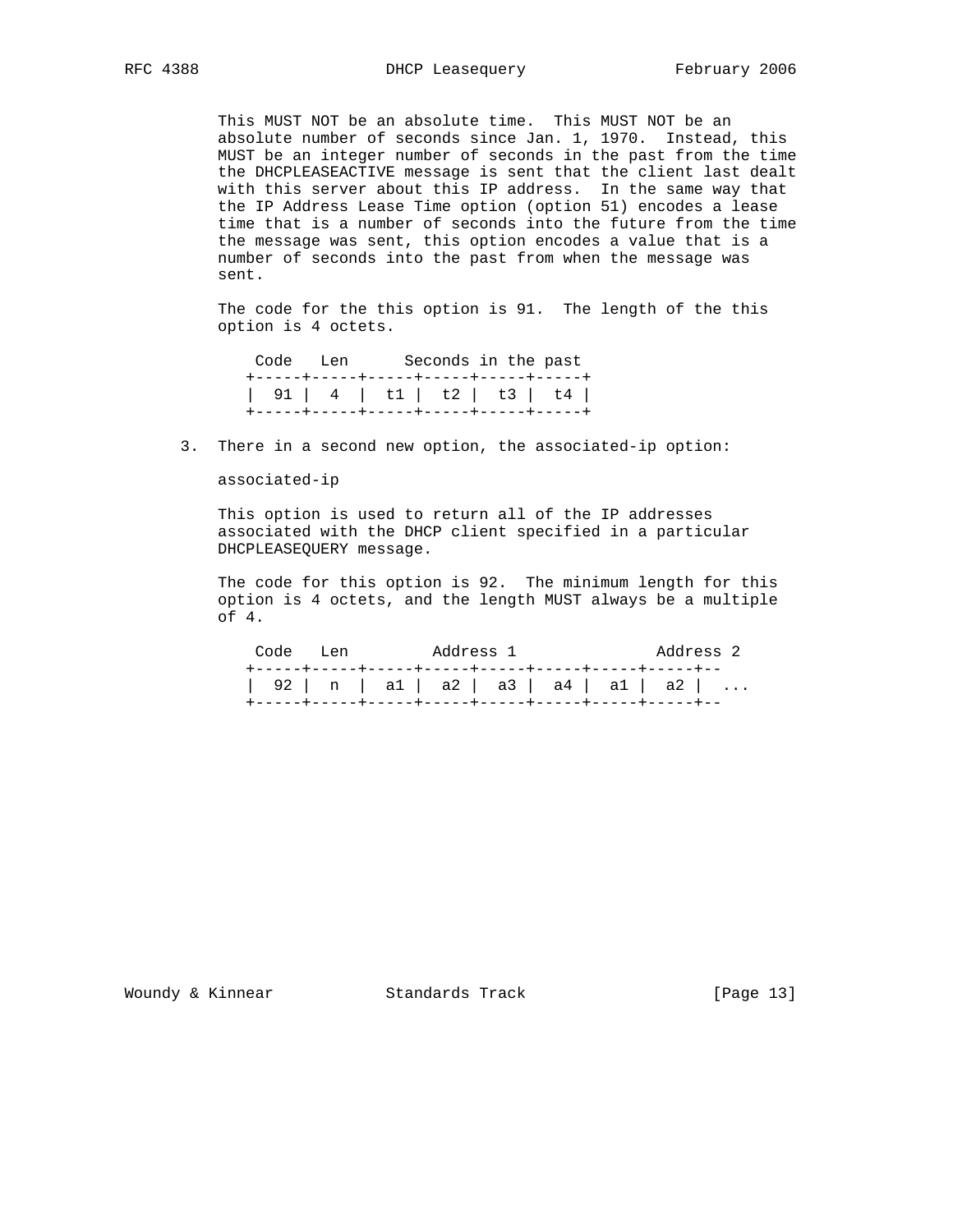## 6.2. Sending the DHCPLEASEQUERY Message

 The DHCPLEASEQUERY message is typically sent by an access concentrator. The DHCPLEASEQUERY message uses the DHCP message format as described in [RFC2131], and uses message number 10 in the DHCP Message Type option (option 53). The DHCPLEASEQUERY message has the following pertinent message contents:

 o The giaddr MUST be set to the IP address of the requester (i.e., the access concentrator). The giaddr is independent of the "ciaddr" field to be searched -- it is simply the return address of the DHCPLEASEUNASSIGNED, DHCPLEASEACTIVE, or DHCPLEASEUNKNOWN message from the DHCP server.

 Note that this use of the giaddr is consistent with the definition of giaddr in [RFC2131], where the giaddr is always used as the return address of the DHCP response message. In some (but not all) contexts in RFC 2131, the giaddr is used as the "key" to access the appropriate address pool. The DHCPLEASEQUERY message is one of those cases where the giaddr MUST NOT be used as such a "key".

 o The Parameter Request List option (option 55) SHOULD be set to the options of interest to the requester. The interesting options are likely to include the IP Address Lease Time option (option 51), the Relay Agent Information option (option 82), and possibly the Vendor class identifier option (option 60). In the absence of a Parameter Request List option, the server SHOULD return the same options it would return for a DHCPREQUEST message that didn't contain a DHCPLEASEQUERY message, which includes those mandated by Section 4.3.1 of [RFC2131] as well as any options that the server was configured to always return to a client.

Additional details concerning different query types are:

o Query by IP address:

The values of htype, hlen, and chaddr MUST be set to zero.

 The "ciaddr" field MUST be set to the IP address of the lease to be queried.

 The Client-identifier option (option 61) MUST NOT appear in the packet.

Woundy & Kinnear Standards Track [Page 14]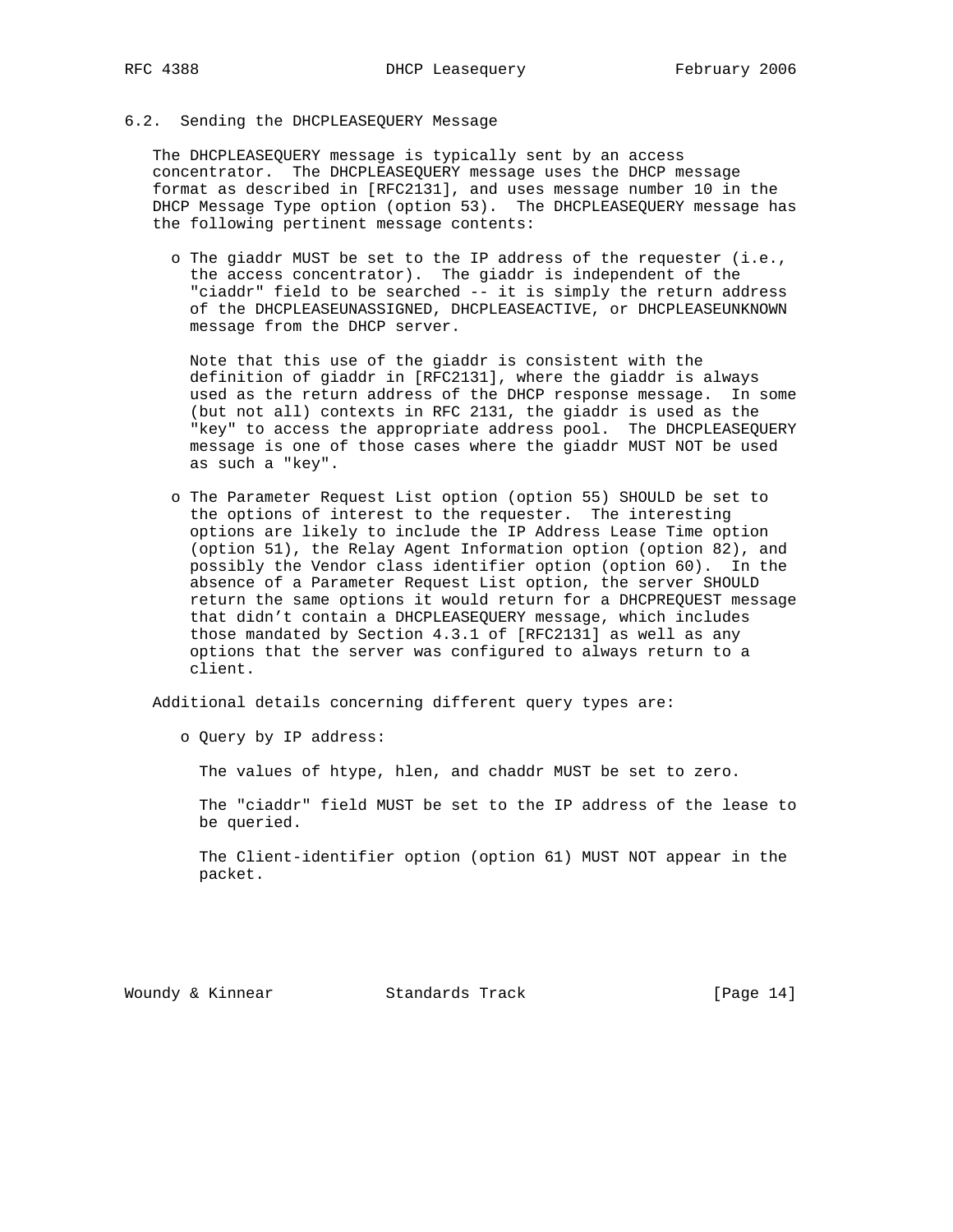o Query by MAC address:

 The values of htype, hlen, and chaddr MUST be set to the value of the MAC address to search for.

The "ciaddr" field MUST be set to zero.

 The Client-identifier option (option 61) MUST NOT appear in the packet.

o Query by Client-identifier option:

 There MUST be a Client-identifier option (option 61) in the DHCPLEASEQUERY message.

The "ciaddr" field MUST be set to zero.

The values of htype, hlen, and chaddr MUST be set to zero.

 The DHCPLEASEQUERY message SHOULD be sent to a DHCP server which is known to possess authoritative information concerning the IP address. The DHCPLEASEQUERY message MAY be sent to more than one DHCP server, and in the absence of information concerning which DHCP server might possess authoritative information concerning the IP address, it SHOULD be sent to all DHCP servers configured for the associated relay agent (if any are known).

 Any device expecting to use a DHCPLEASEQUERY message SHOULD ensure that the Relay Agent Info option that it uses contains information that unambiguously identifies the device.

6.3. Receiving the DHCPLEASEQUERY Message

 A server that implements the DHCPLEASEQUERY message MUST implement all three query regimes: query by IP address, query by MAC address, and query by Client-identifier.

 A DHCPLEASEQUERY message MUST have a non-zero giaddr. The DHCPLEASEQUERY message MUST have exactly one of the following: a non-zero ciaddr, a non-zero htype/hlen/chaddr, or a Client-identifier option.

 The DHCP server that receives a DHCPLEASEQUERY message MUST base its response on the particular data item used in the query.

Woundy & Kinnear Standards Track [Page 15]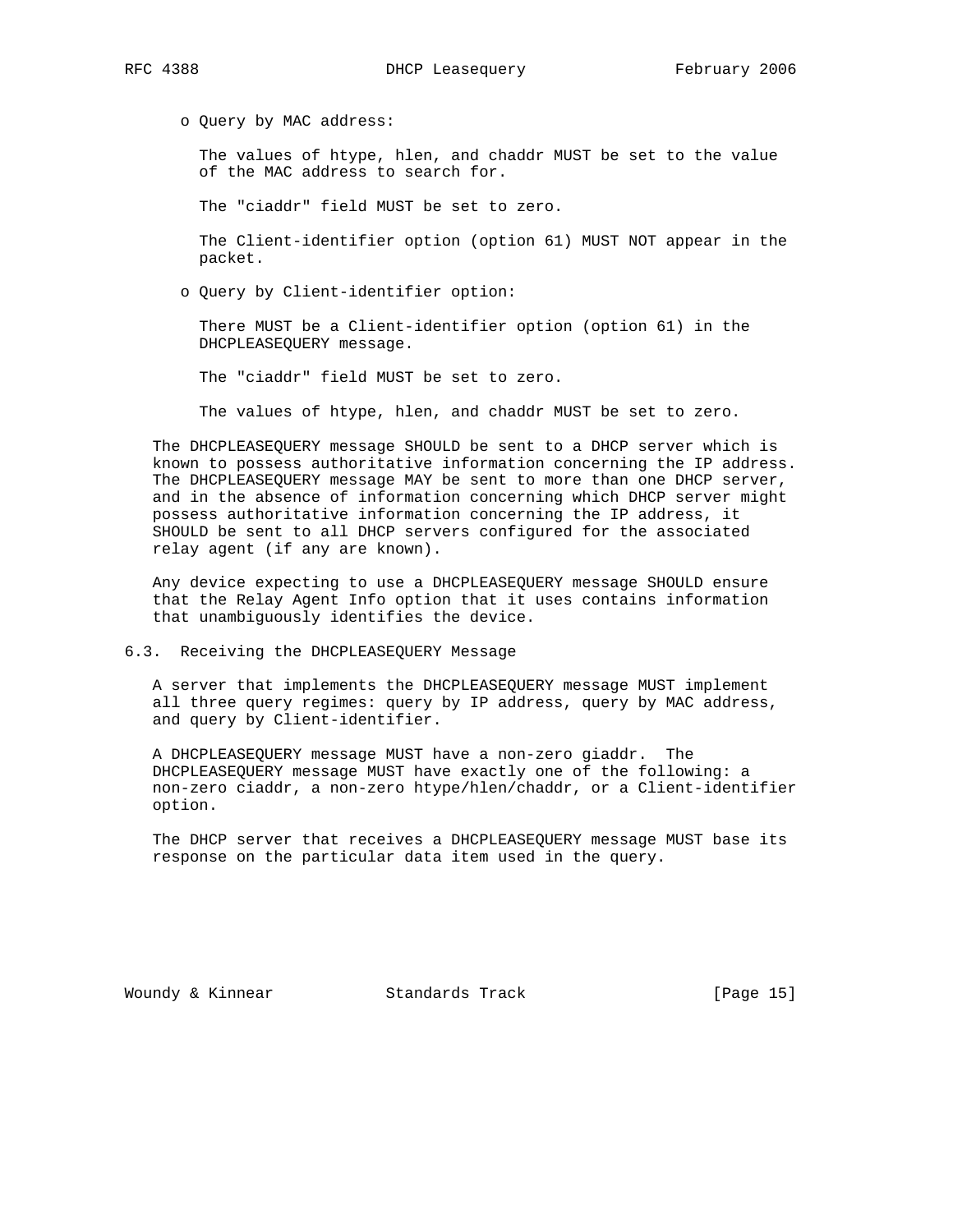The giaddr is used only for the destination address of any generated response and, while required, is not otherwise used in generating the response to the DHCPLEASEQUERY message. It MUST NOT be used to restrict the processing of the query in any way, and MUST NOT be used locate a subnet to which the ciaddr (if any) must belong.

 Note that this use of the giaddr is consistent with the definition of giaddr in [RFC2131], where the giaddr is always used as the return address of the DHCP response message. In some (but not all) contexts in RFC 2131, the giaddr is used as the "key" to access the appropriate address pool. The DHCPLEASEQUERY message is one of those cases where the giaddr MUST NOT be used as such a "key".

#### 6.4. Responding to the DHCPLEASEQUERY Message

There are three possible responses to a DHCPLEASEQUERY message:

o DHCPLEASEUNASSIGNED

 The server MUST respond with a DHCPLEASEUNASSIGNED message if this server has information about the IP address, but there is no active lease for the IP address. The DHCPLEASEUNASSIGNED message is only returned for a query by IP address, and indicates that the server manages this IP address, but there is no currently active lease on this IP address.

o DHCPLEASEUNKNOWN

 The DHCPLEASEUNKNOWN message indicates that the server does not manage the IP address or the client specified in the DHCPLEASEQUERY message does not currently have a lease on an IP address.

 When responding with a DHCPLEASEUNKNOWN, the DHCP server MUST NOT include other DHCP options in the response.

o DHCPLEASEACTIVE

 The DHCPLEASEACTIVE message indicates that the server not only knows about the IP address and client specified in the DHCPLEASEACTIVE message, but also knows that there is an active lease by that client for that IP address.

 The server MUST respond with a DHCPLEASEACTIVE message when the IP address returned in the "ciaddr" field is currently leased.

Woundy & Kinnear Standards Track [Page 16]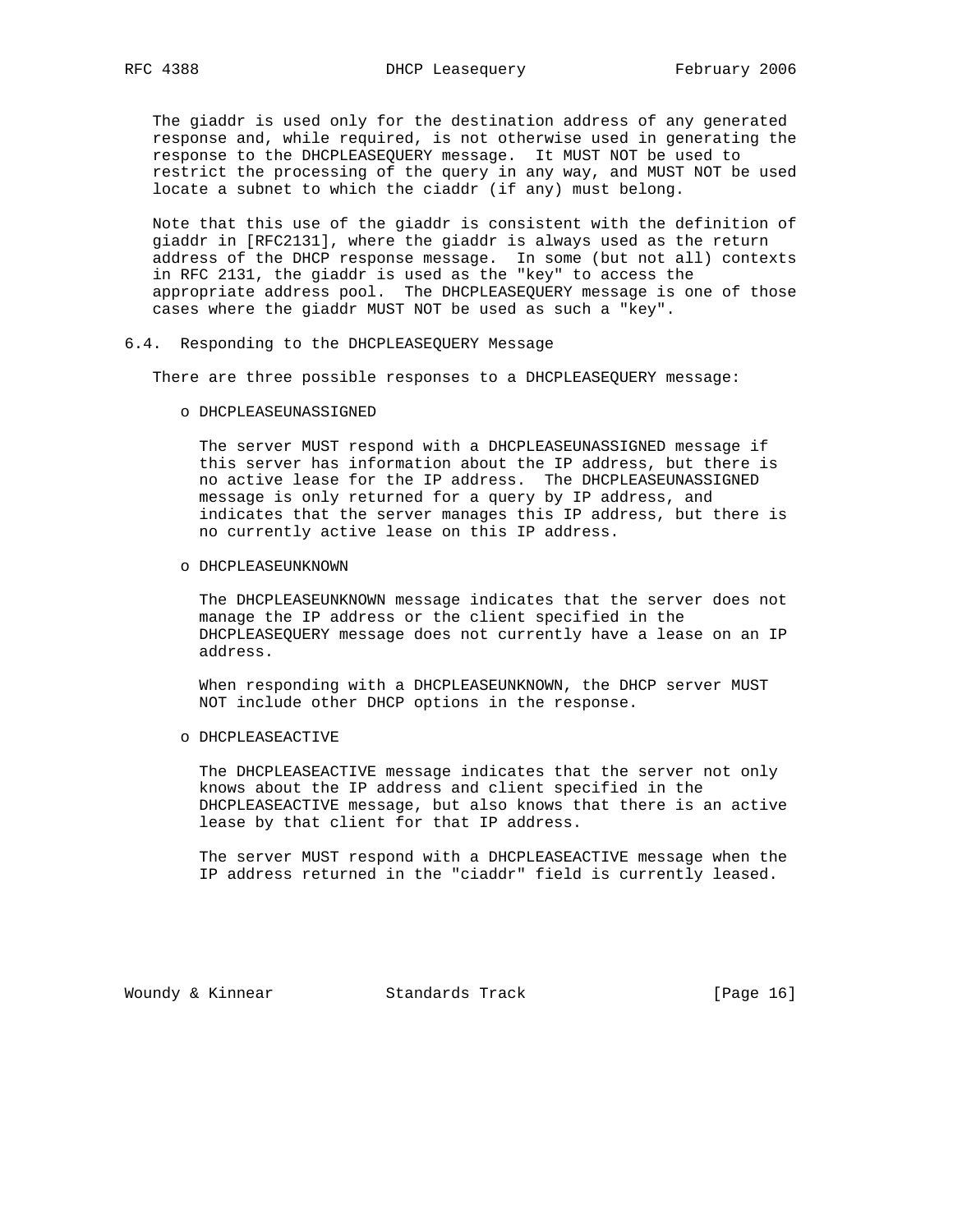# 6.4.1. Determining the IP address about Which to Respond

 Since the response to a DHCPLEASEQUERY request can only contain full information about one IP address -- the one that appears in the "ciaddr" field -- determination of which IP address about which to respond is a key issue. Of course, the values of additional IP addresses for which a client has a lease must also be returned in the associated-ip option (Section 6.1, #3). This is the only information returned not directly associated with the IP address in the "ciaddr" field.

 In the event that an IP address appears in the "ciaddr" field of a DHCPLEASEQUERY message, if that IP address is one managed by the DHCP server, then that IP address MUST be set in the "ciaddr" field of a DHCPLEASEUNASSIGNED message.

 If the IP address is not managed by the DHCP server, then a DHCPLEASEUNKNOWN message must be returned.

 If the "ciaddr" field of the DHCPLEASEQUERY is zero, then the DHCPLEASEQUERY message is a query by Client-identifier or MAC address. In this case, the client's identity is any client that has proffered an identical Client-identifier option (if the Client identifier option appears in the DHCPLEASEQUERY message), or an identical MAC address (if the MAC address fields in the DHCPLEASEQUERY message are non-zero). This client matching approach will, for the purposes of this section, be described as "Client identifier or MAC address".

 If the "ciaddr" field is zero in a DHCPLEASEQUERY message, then the IP address placed in the "ciaddr" field of a DHCPLEASEACTIVE message MUST be that of an IP address for which the client that most recently used the IP address matches the Client-identifier or MAC address specified in the DHCPLEASEQUERY message.

 If there is only a single IP address that fulfills this criteria, then it MUST be placed in the "ciaddr" field of the DHCPLEASEACTIVE message.

 In the case where more than one IP address has been accessed by the client specified by the MAC address or Client-identifier option, then the DHCP server MUST return the IP address returned to the client in the most recent transaction with the client unless the DHCP server has been configured by the server administrator to use some other preference mechanism.

Woundy & Kinnear Standards Track [Page 17]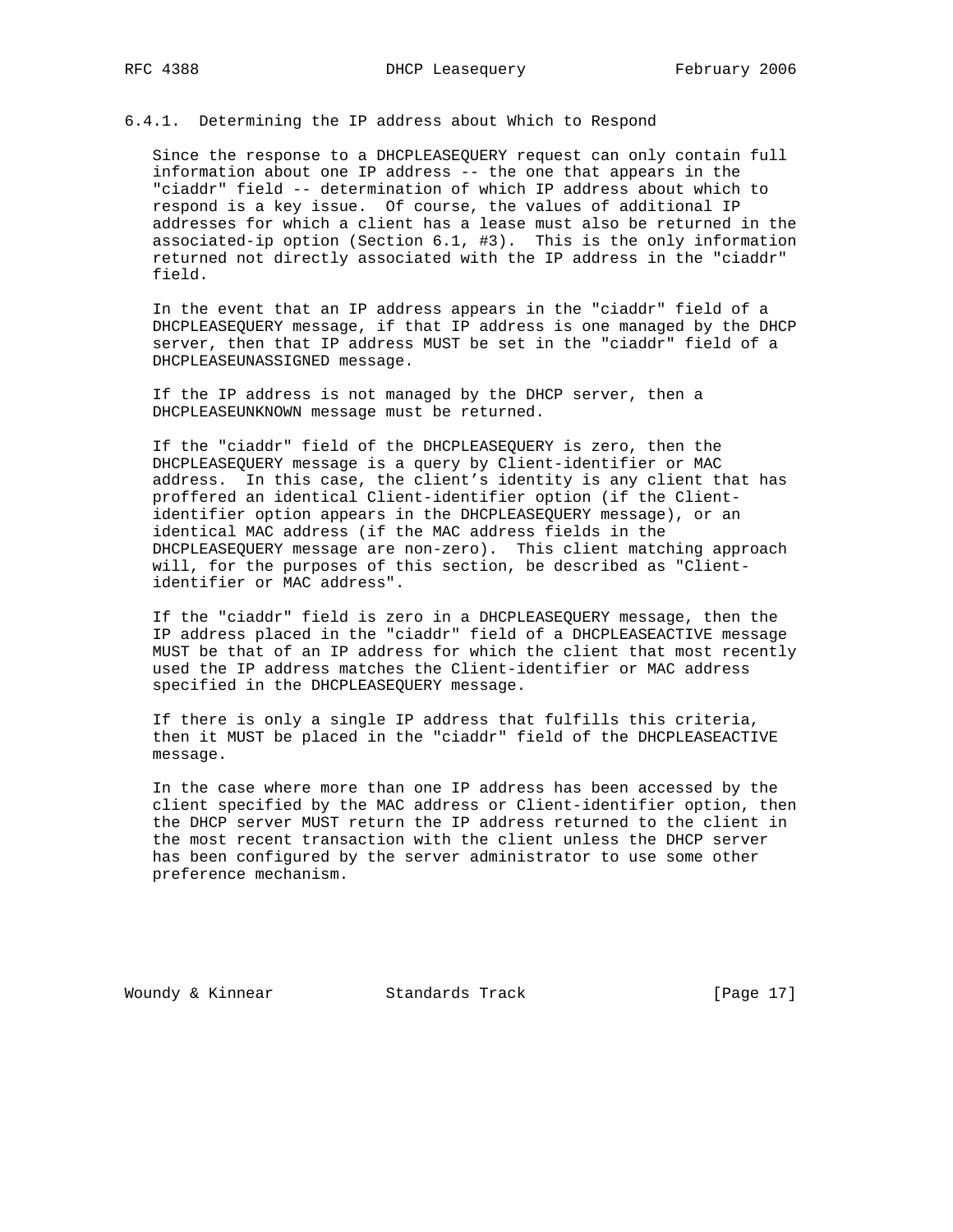If, after all of the above processing, no value is set in the "ciaddr" field of the DHCPLEASEUNASSIGNED or DHCPLEASEACTIVE message, then a DHCPLEASEUNKNOWN message MUST be returned instead.

6.4.2. Building a DHCPLEASEUNASSIGNED or DHCPLEASEACTIVE Message Once the "ciaddr" Field Is Set

 Once the "ciaddr" field of the DHCPLEASEUNASSIGNED is set, the processing for a DHCPLEASEUNASSIGNED message is complete. No other options are returned for the DHCPLEASEUNASSIGNED message.

 For the DHCPLEASEACTIVE message, the rest of the processing largely involves returning information about the IP address specified in the "ciaddr" field.

 The IP address in the "ciaddr" field of the DHCPLEASEUNASSIGNED or DHCPLEASEACTIVE message MUST be one for which this server is responsible (or a DHCPLEASEUNKNOWN message would be have already been returned early in the processing described in the previous section).

 The MAC address of the DHCPLEASEACTIVE message MUST be set to the values that identify the client associated with the IP address in the "ciaddr" field of the DHCPLEASEUNASSIGNED message.

 If the Client-identifier option (option 61) is specified in the Parameter Request List option (option 55), then the Client-identifier (if any) of the client associated with the IP address in the "ciaddr" field SHOULD be returned in the DHCPLEASEACTIVE message.

 In the case where more than one IP address has been involved in a DHCP message exchange with the client specified by the MAC address and/or Client-identifier option, then the list of all of the IP addresses MUST be returned in the associated-ip option, whether or not that option was requested as part of the Parameter Request List option.

 If the IP Address Lease Time option (option 51) is specified in the Parameter Request List and if there is a currently valid lease for the IP address specified in the ciaddr, then the DHCP server MUST return this option in the DHCPLEASEACTIVE message with its value equal to the time remaining until lease expiration. If there is no valid lease for the IP address, then the server MUST NOT return the IP Address Lease Time option (option 51).

 A request for the Renewal (T1) Time Value option or the Rebinding (T2) Time Value option in the Parameter Request List of the DHCPLEASEQUERY message MUST be handled like the IP Address Lease Time option is handled. If there is a valid lease and these times are not

Woundy & Kinnear Standards Track [Page 18]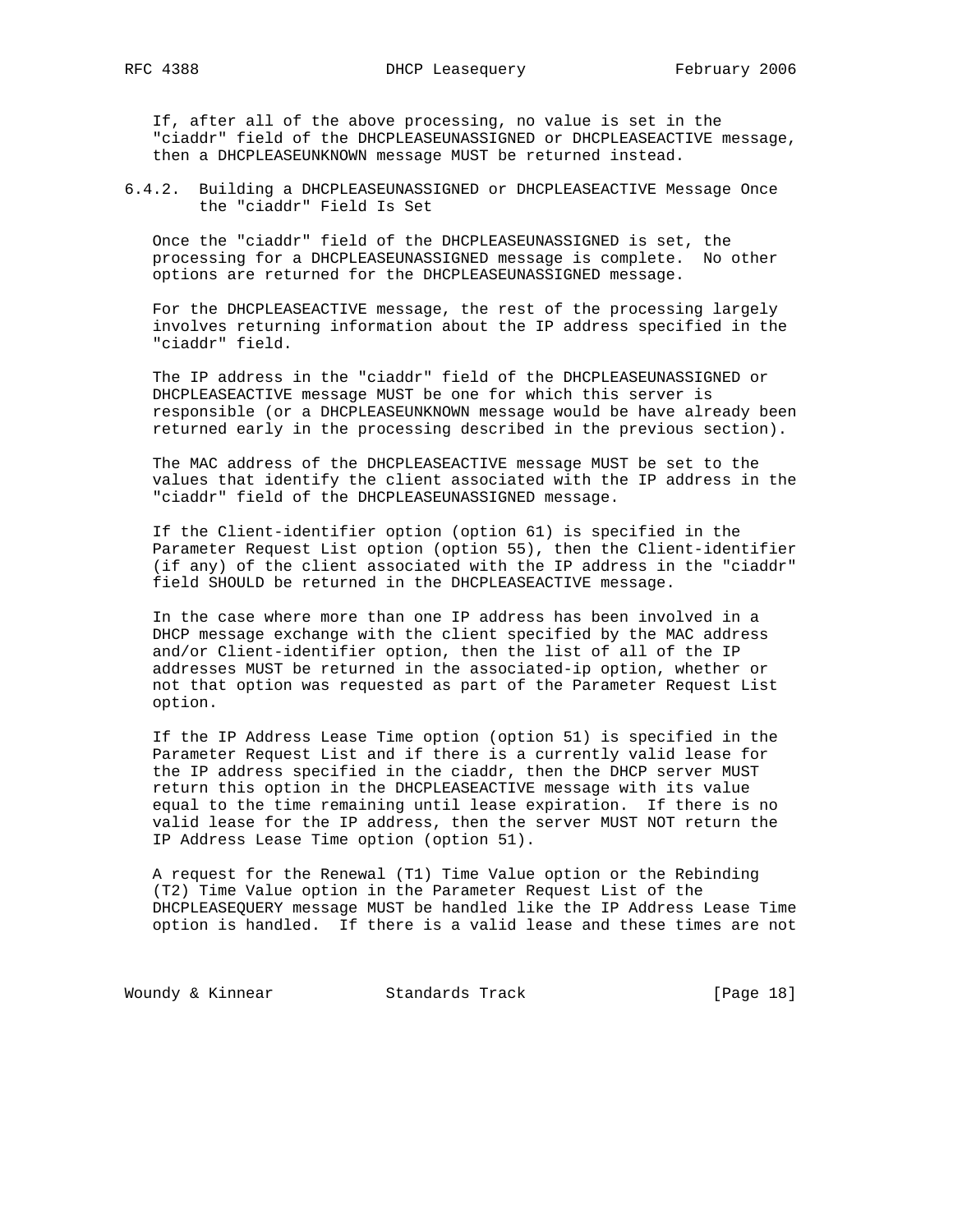yet in the past, then the DHCP server SHOULD return these options (when requested) with the remaining time until renewal or rebinding, respectively. If these times are already in the past, or if there is not currently a valid lease for this IP address, the DHCP server MUST NOT return these options.

 If the Relay Agent Information (option 82) is specified in the Parameter Request List, then the information contained in the most recent Relay Agent Information option received from the relay agent associated with this IP address MUST be included in the DHCPLEASEACTIVE message.

 The DHCPLEASEACTIVE message SHOULD include the values of all other options not specifically discussed above that were requested in the Parameter Request List of the DHCPLEASEQUERY message and that are acceptable to return based on the list of "non-sensitive options", discussed below.

 DHCP servers SHOULD be configurable with a list of "non-sensitive options" that can be returned to the client when specified in the Parameter Request List of the DHCPLEASEQUERY message. Any option not on this list SHOULD NOT be returned to a client, even if requested by that client.

 The DHCP server uses information from its lease binding database to supply the DHCPLEASEACTIVE option values. The values of the options that were returned to the DHCP client would generally be preferred, but in the absence of those, options that were sent in DHCP client requests would be acceptable.

 In some cases, the Relay Agent Information option in an incoming DHCPREQUEST packet is used to help determine the options returned to the DHCP client that sent the DHCPREQUEST. When responding to a DHCPLEASEQUERY message, the DHCP server MUST use the saved Relay Agent Information option just like it did when responding to the DHCP client in order to determine the values of any options requested by the DHCPLEASEQUERY message. The goal is to return the same option values to the DHCPLEASEQUERY as those that were returned to the DHCPDISCOVER or DHCPREQUEST from the DHCP client (unless otherwise specified, above).

 In the event that two servers are cooperating to provide a high availability DHCP server, as supported by [RFC2131], they would have to communicate some information about IP address bindings to each other. In order to properly support the DHCPLEASEQUERY message, these servers MUST ensure that they communicate the Relay Agent Information option information to each other in addition to any other IP address binding information.

Woundy & Kinnear Standards Track [Page 19]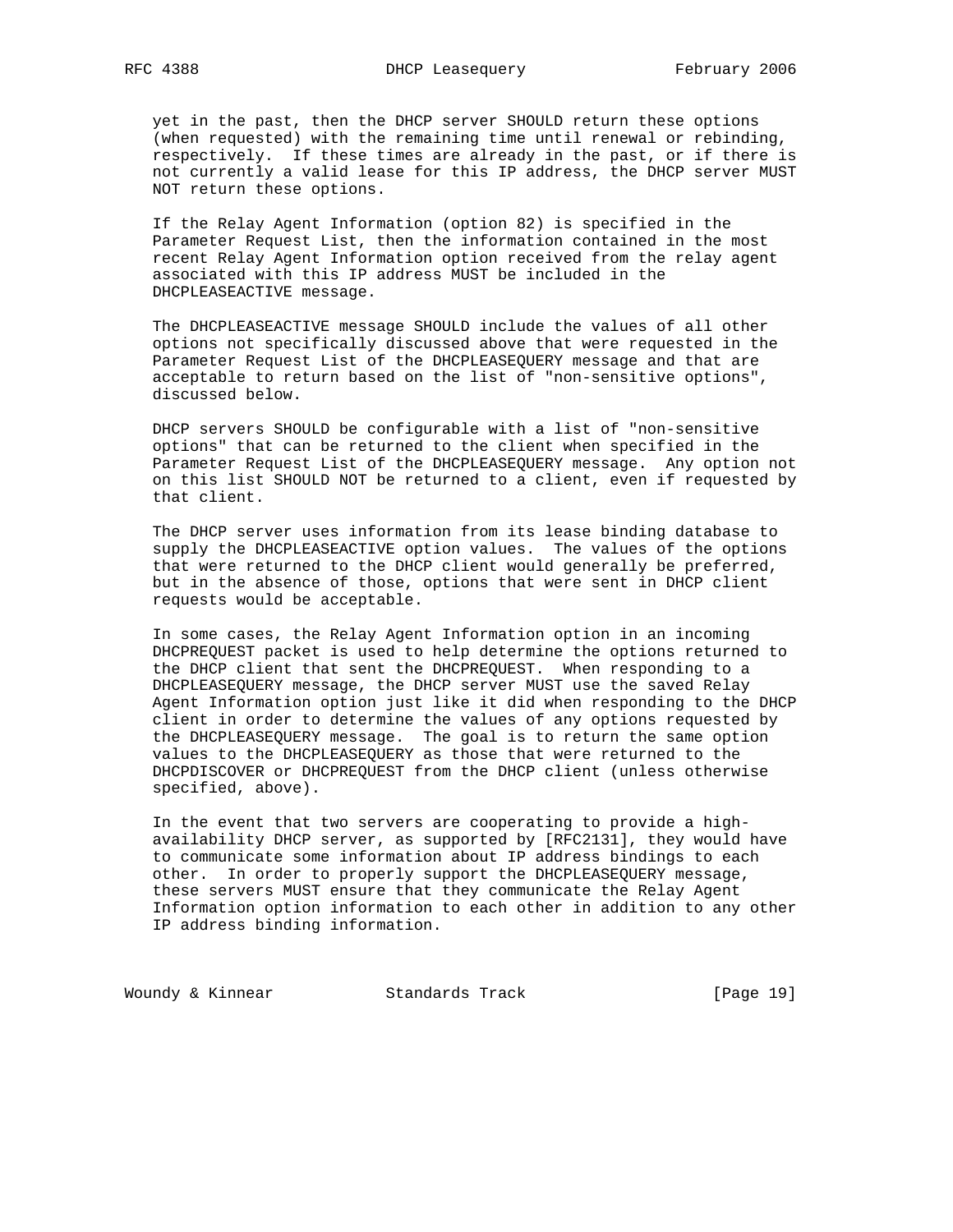6.4.3. Sending a DHCPLEASEUNASSIGNED, DHCPLEASEACTIVE, or DHCPLEASEUNKNOWN Message

 The server expects a giaddr in the DHCPLEASEQUERY message, and unicasts the DHCPLEASEUNASSIGNED, DHCPLEASEACTIVE, or DHCPLEASEUNKNOWN message to the giaddr. If the "giaddr" field is zero, then the DHCP server MUST NOT reply to the DHCPLEASEQUERY message.

6.5. Receiving a DHCPLEASEUNASSIGNED, DHCPLEASEACTIVE, or DHCPLEASEUNKNOWN Message

 When a DHCPLEASEACTIVE message is received in response to the DHCPLEASEQUERY message, it means that there is a currently active lease for this IP address in this DHCP server. The access concentrator SHOULD use the information in the "htype", "hlen", and "chaddr" fields of the DHCPLEASEACTIVE as well as any Relay Agent Information option information included in the packet to refresh its location information for this IP address.

 When a DHCPLEASEUNASSIGNED message is received in response to the DHCPLEASEQUERY message, that means that there is no currently active lease for the IP address present in the DHCP server, but that this server does in fact manage that IP address. In this case, the access concentrator SHOULD cache this information in order to prevent unacceptable loads on the access concentrator and the DHCP server in the face of a malicious or seriously compromised device downstream of the access concentrator. This caching could be as simple as simply setting a bit saying that a response was received from a server that knew about this IP address but that there was no current lease. This would, of course, need to be cleared when the access concentrator next "gleaned" that a lease for this IP address came into existence.

 In either case, when a DHCPLEASEUNASSIGNED or DHCPLEASEACTIVE message is received in response to a DHCPLEASEQUERY message, it means that the DHCP server that responded is a DHCP server that manages the IP address present in the ciaddr, and the Relay Agent SHOULD cache this information for later use.

 When a DHCPLEASEUNKNOWN message is received by an access concentrator that has sent out a DHCPLEASEQUERY message, it means that the DHCP server contacted supports the DHCPLEASEQUERY message but that the DHCP server does not have definitive information concerning the IP address contained in the "ciaddr" field of the DHCPLEASEQUERY message. If there is no IP address in the "ciaddr" field of the DHCPLEASEQUERY message, then a DHCPLEASEUNKNOWN message means that

Woundy & Kinnear Standards Track [Page 20]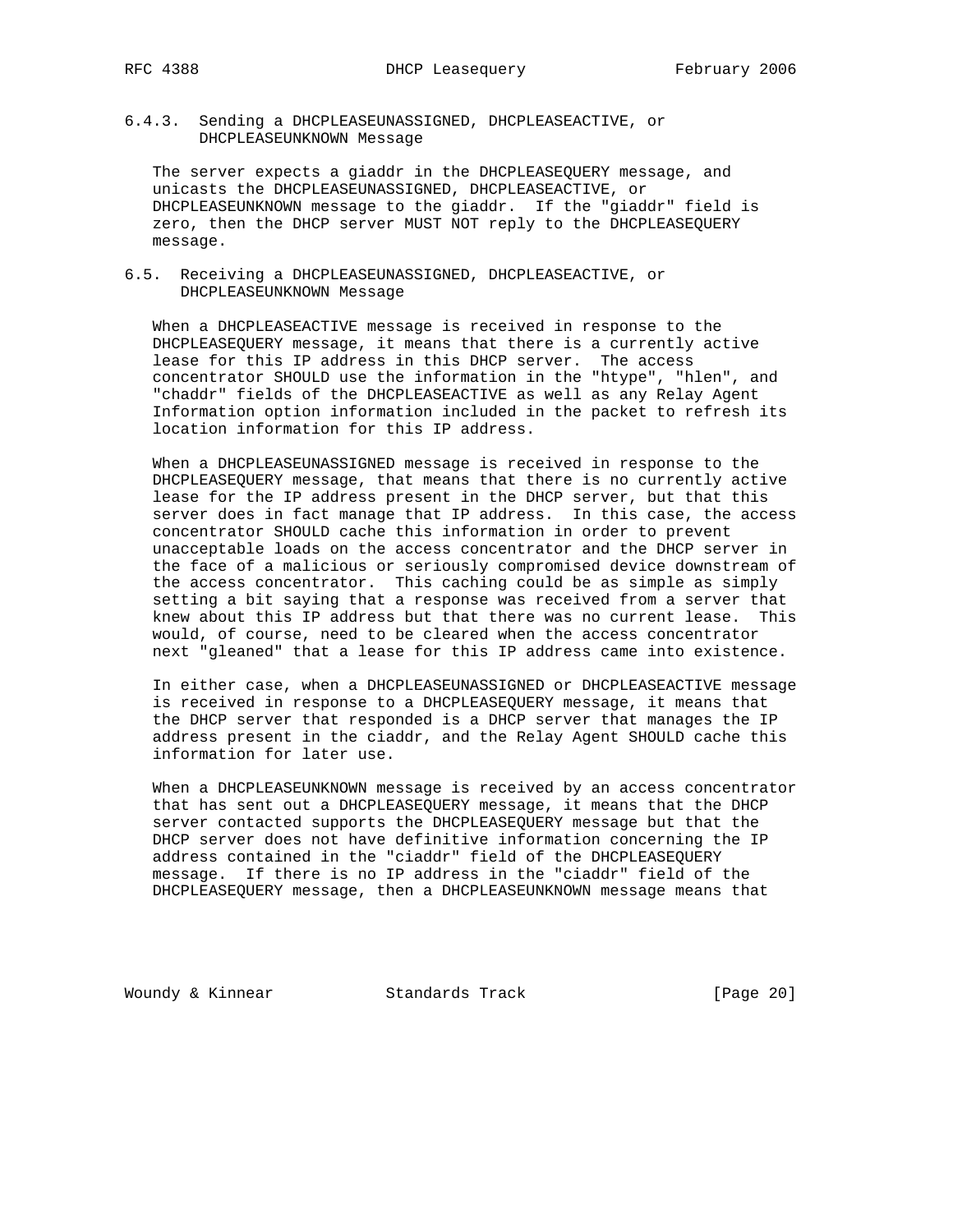the DHCP server does not have definitive information concerning the DHCP client specified in the "hlen", "htype", and "chaddr" fields or the Client-identifier option of the DHCPLEASEQUERY message.

 The access concentrator SHOULD cache this information, but only for a relatively short lifetime, approximately 5 minutes.

 Having cached this information, the access concentrator SHOULD only infrequently direct a DHCPLEASEQUERY message to a DHCP server that responded to a DHCPLEASEQUERY message for a particular "ciaddr" field with a DHCPLEASEUNKNOWN.

# 6.6. Receiving No Response to the DHCPLEASEQUERY Message

 When an access concentrator receives no response to a DHCPLEASEQUERY message, there are several possible reasons:

- o The DHCPLEASEQUERY or a corresponding DHCPLEASEUNASSIGNED, DHCPLEASEACTIVE, or DHCPLEASEUNKNOWN was lost during transmission or the DHCPLEASEQUERY arrived at the DHCP server but it was dropped because the server was too busy.
- o The DHCP server doesn't support DHCPLEASEQUERY.

 In the first of the cases above, a retransmission of the DHCPLEASEQUERY would be appropriate, but in the second of the two cases, a retransmission would not be appropriate. There is no way to tell these two cases apart (other than, perhaps, because of a DHCP server's response to other DHCPLEASEQUERY messages indicating that it does or does not support the DHCPLEASEQUERY message).

 An access concentrator that utilizes the DHCPLEASEQUERY message SHOULD attempt to resend DHCPLEASEQUERY messages to servers that do not respond to them using a backoff algorithm for the retry time that approximates an exponential backoff. The access concentrator SHOULD adjust the backoff approach such that DHCPLEASEQUERY messages do not arrive at a server that is not otherwise known to support the DHCPLEASEQUERY message at a rate of more than approximately one packet every 10 seconds, and yet (if the access concentrator needs to send DHCPLEASEQUERY messages) not less than one DHCPLEASEQUERY per 70 seconds.

 In practice, this approach would probably best be handled by a per server timer that is restarted whenever a response to a DHCPLEASEQUERY message is received, and expires after one minute. The per-server timer would start off expired, and in the expired state only one DHCPLEASEQUERY message would be queued for the associated server.

Woundy & Kinnear Standards Track [Page 21]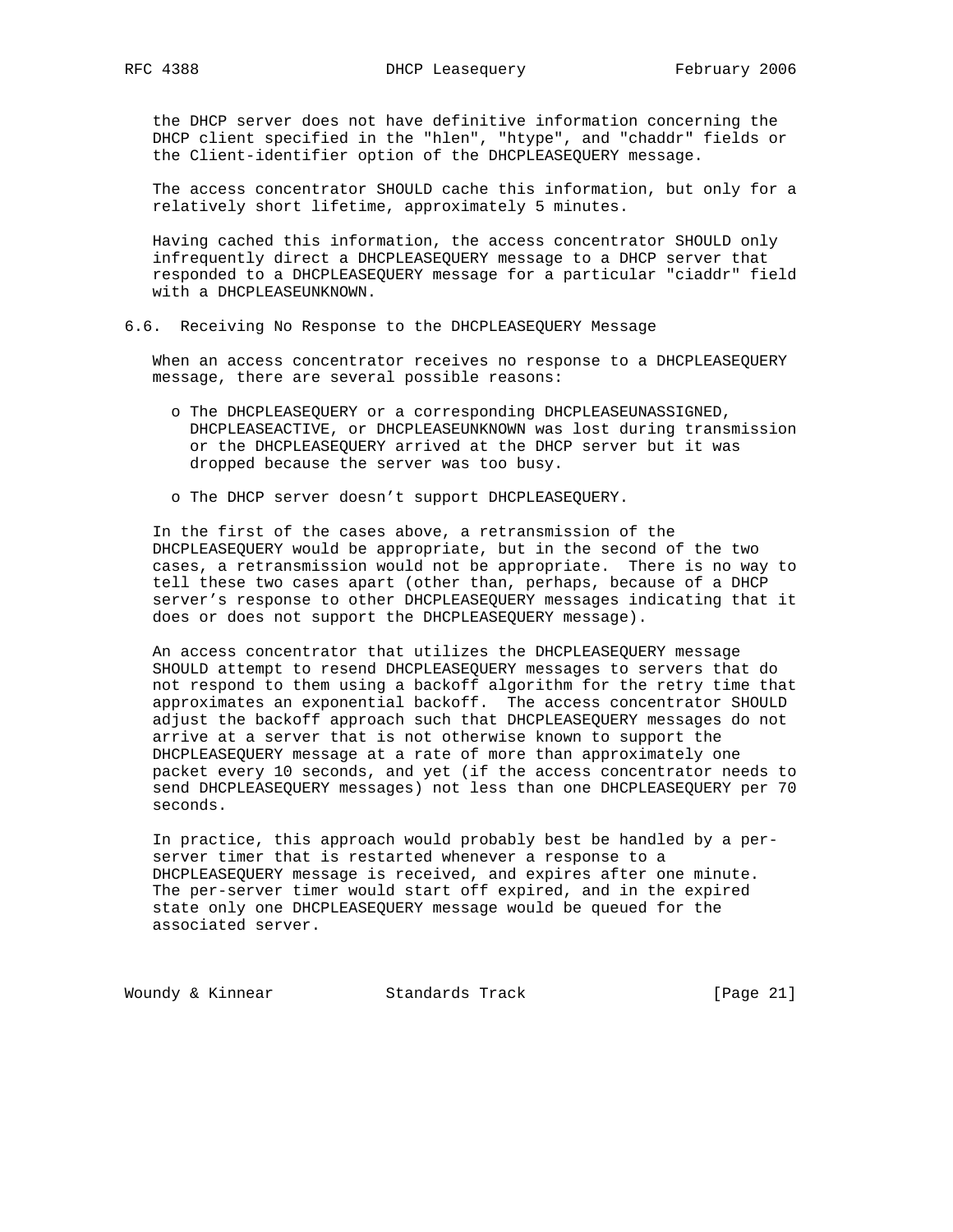All DHCPLEASEQUERY messages SHOULD use the exponential backoff algorithm specified in Section 4.1 of [RFC2131].

 Thus, in the initial state, the per-server timer is expired, and a single DHCPLEASEQUERY message is queued for each server. After the first response to a DHCPLEASEQUERY message, the per-server timer is started. At that time, multiple DHCPLEASEQUERY messages can be sent in parallel to the DHCP server, though the total number SHOULD be limited to 100 or 200, to avoid swamping the DHCP server. Each of these messages uses the [RFC2131] exponential backoff algorithm. Every time a response to any of these messages is received, the per server timer is reset and starts counting again up to one minute. In the event the per-server timer goes off, then all outstanding messages SHOULD be dropped except for a single DHCPLEASEQUERY message that is used to poll the server at approximately 64-second intervals until such time as another (or the first) response to the DHCPLEASEQUERY is received.

 In the event that there is no DHCPLEASEQUERY traffic for one minute, then the per-server timer will expire. After that time, there will only be one DHCPLEASEQUERY message allowed to be outstanding to that server until a response to that message is received.

6.7. Lease Binding Data Storage Requirements

 DHCP server implementations that implement the DHCPLEASEQUERY capability MUST save the most recent Relay Agent Information option from the most recent DHCPREQUEST packet for two reasons. First, it is almost certain to be requested by in the dhcp-parameter-request list option in any DHCPLEASEQUERY request. Second, the saved Relay Agent Information option may be necessary to determine the value of other options given to the DHCP client, if these are requested by the dhcp-parameter-request list in the DHCPLEASEQUERY request.

 This is a list of the information that is required to successfully implement

- o relay-agent-info option from client packet: MUST store with binding.
- o client-last-transaction-time of last client interaction: MUST store with binding.
- o vendor-class-id: SHOULD store with binding.

 These data storage requirements are minimally larger than those required for normal operation of the DHCP protocol, as required to properly implement [RFC2131].

Woundy & Kinnear Standards Track [Page 22]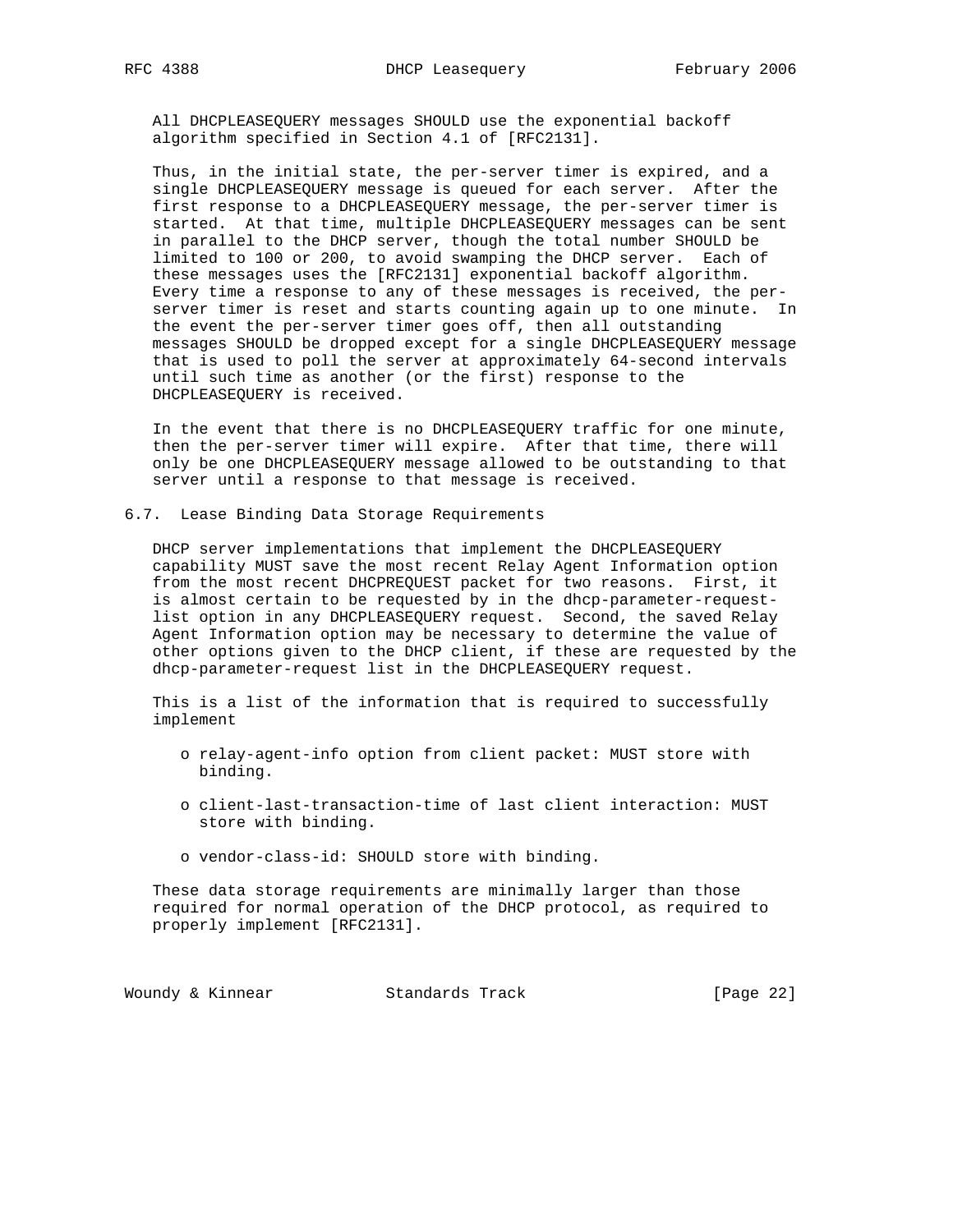# 6.8. Using the DHCPLEASEQUERY Message with Multiple DHCP Servers

 When using the DHCPLEASEQUERY message in an environment where multiple DHCP servers may contain authoritative information about the same IP address (such as when two DHCP servers are cooperating to provide a high-availability DHCP service), multiple, possibly conflicting, responses might be received.

 In this case, some information in the response packet SHOULD be used to decide among the various responses. The client-last-transaction time (if it is available) can be used to decide which server has more recent information concerning the IP address returned in the "ciaddr" field.

7. Security Considerations

 Access concentrators that use DHCP gleaning, refreshed with DHCPLEASEQUERY messages, will maintain accurate location information. Location information accuracy ensures that the access concentrator can forward data traffic to the intended location in the broadband access network, can perform IP source address verification of datagrams from the access network, and can encrypt traffic that can only be decrypted by the intended access modem (e.g., [BPI] and [BPI+]). As a result, the access concentrator does not need to depend on ARP broadcasts across the access network, which is susceptible to malicious hosts that masquerade as the intended IP endpoints. Thus, the DHCPLEASEQUERY message allows an access concentrator to provide considerably enhanced security.

 DHCP servers SHOULD prevent exposure of location information (particularly the mapping of hardware address to IP address lease, which can be an invasion of broadband subscriber privacy) by employing the techniques detailed in [RFC3118], "Authentication for DHCP Messages".

 This RFC describes how a DHCP client interacts with a DHCP server. Access concentrators that send the DHCPLEASEQUERY message are essentially DHCP clients for the purposes of the DHCPLEASEQUERY message, even though they perform the functions of a DHCP relay agent as well. Thus, [RFC3118] is an appropriate mechanism for DHCPLEASEQUERY messages.

 Since [RFC3118] discusses the normal DHCP client interaction, consisting of a DHCPDISCOVER, DHCPOFFER, DHCPREQUEST, and DHCPACK, it is necessary to transpose the operations described in [RFC3118] to the DHCPLEASEQUERY domain. The operations described in [RFC3118] for

Woundy & Kinnear Standards Track [Page 23]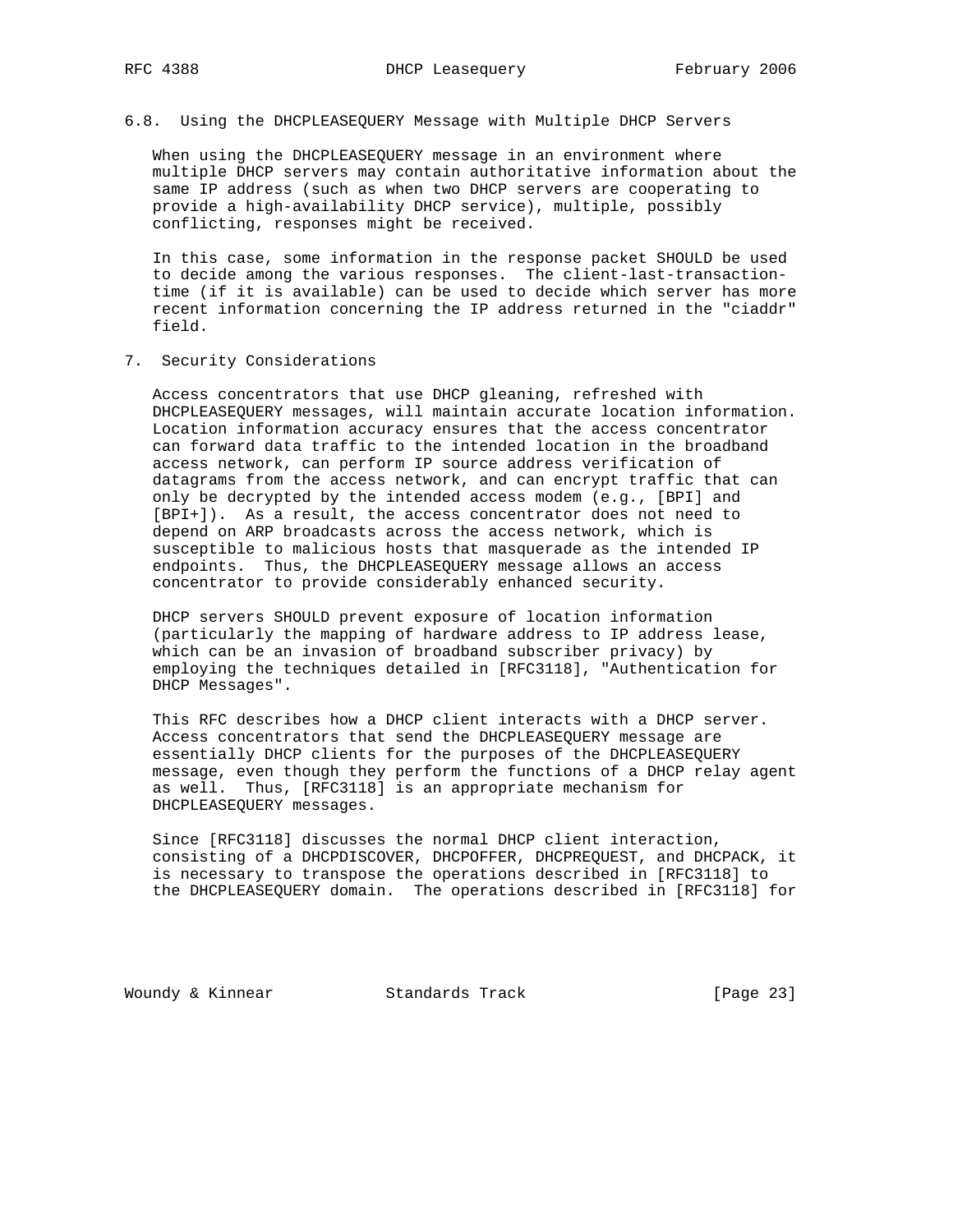DHCPDISCOVER are performed for DHCPLEASEQUERY, and the operations described for DHCPOFFER are performed for DHCPLEASEUNASSIGNED, DHCPLEASEACTIVE, and DHCPLEASEUNKNOWN messages.

 Access concentrators SHOULD minimize potential denial of service attacks on the DHCP servers by minimizing the generation of DHCPLEASEQUERY messages. In particular, the access concentrator SHOULD employ negative caching (i.e., cache DHCPLEASEUNASSIGNED, DHCPLEASEACTIVE, and DHCPLEASEUNKNOWN responses to DHCPLEASEQUERY messages) and ciaddr restriction (i.e., don't send a DHCPLEASEQUERY message with a ciaddr outside of the range of the attached broadband access networks). Together, these mechanisms limit the access concentrator to transmitting one DHCPLEASEQUERY message (excluding message retries) per legitimate broadband access network IP address after a reboot event.

 DHCP servers supporting the DHCPLEASEQUERY message SHOULD ensure that they cannot be successfully attacked by being flooded with large quantities of DHCPLEASEQUERY messages in a short time.

 In some environments, it may be appropriate to configure a DHCP server with the IP addresses of the relay agents for which it may respond to DHCPLEASEQUERY messages, thereby allowing it to respond only to requests from only a handful of relay agents. This does not provide any true security, but may be useful to thwart unsophisticated attacks of various sorts.

8. IANA Considerations

 IANA has assigned six values for this document. See Section 6.1 for details. There are four new messages types, which are the value of the message type option (option 53) from [RFC2132]. The value for DHCPLEASEQUERY is 10, the value for DHCPLEASEUNASSIGNED is 11, the value for DHCPLEASEUNKNOWN is 12, and the value for DHCPLEASEACTIVE is 13. Finally, there are two new DHCP option defined; the client last-transaction-time option -- option code 91, and the associated-ip option -- option code 92.

9. Acknowledgements

 Jim Forster, Joe Ng, Guenter Roeck, and Mark Stapp contributed greatly to the initial creation of the DHCPLEASEQUERY message.

 Patrick Guelat suggested several improvements to support static IP addressing. Thomas Narten made many suggestions for improvements. Russ Housley pressed effectively for increased security capabilities, and Ted Hardie suggested ways to minimize undesired information leakage. Bert Wijnen suggested we clarify our focus to DHCPv4 and

Woundy & Kinnear Standards Track [Page 24]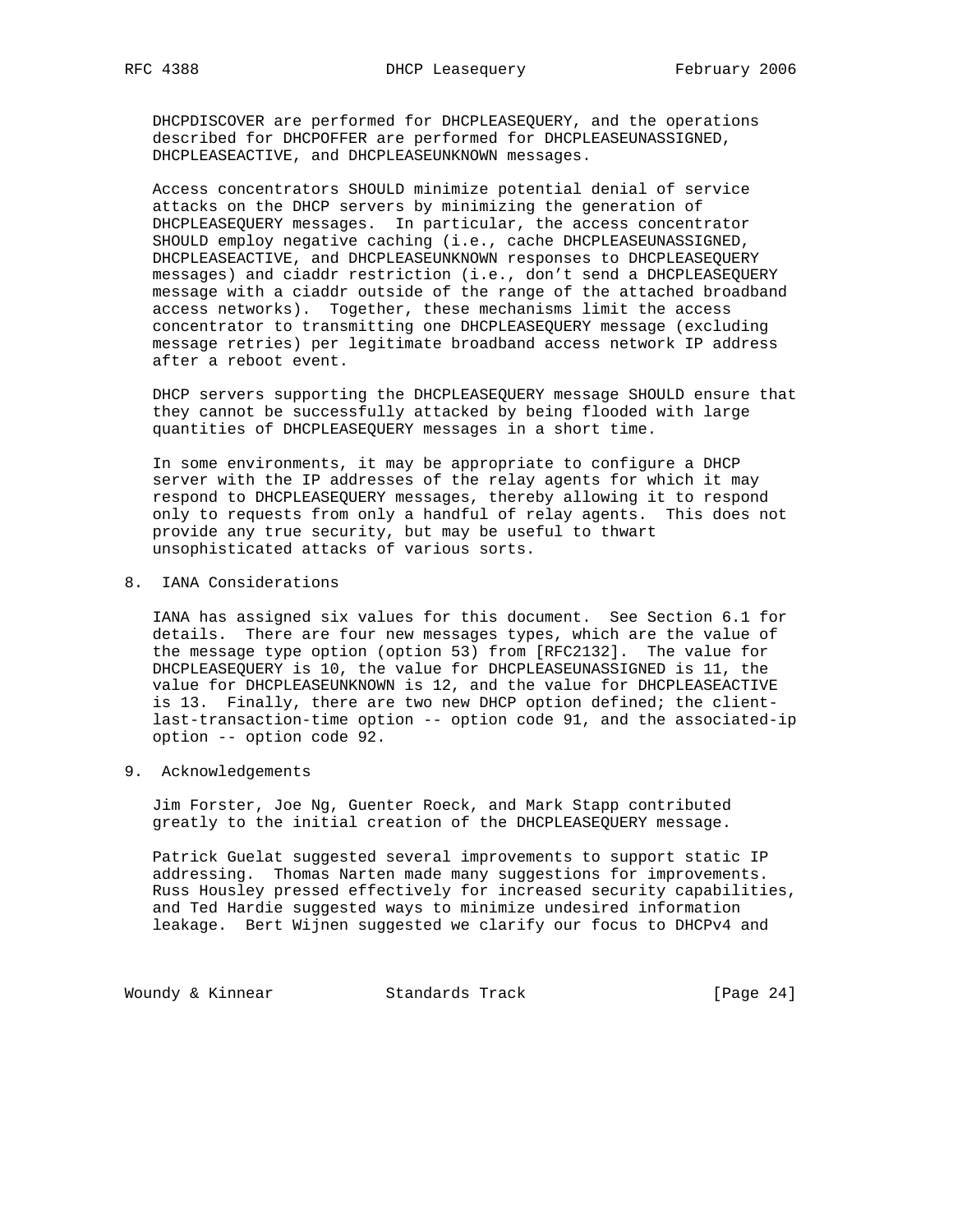distinguish our approach from that of the DHCP MIB. R. Barr Hibbs, one of the authors of the DHCP MIB, supplied information to effectively distinguish that effort from DHCPLEASEQUERY.

10. References

10.1. Normative References

- [RFC2119] Bradner, S., "Key words for use in RFCs to Indicate Requirement Levels", BCP 14, RFC 2119, March 1997.
- [RFC2131] Droms, R., "Dynamic Host Configuration Protocol", RFC 2131, March 1997.
- [RFC3046] Patrick, M., "DHCP Relay Agent Information Option", RFC 3046, January 2001.
- [RFC3118] Droms, R. and W. Arbaugh, "Authentication for DHCP Messages", RFC 3118, June 2001.

10.2. Informative References

- [RFC826] Plummer, D., "Ethernet Address Resolution Protocol: Or converting network protocol addresses to 48.bit Ethernet address for transmission on Ethernet hardware", STD 37, RFC 826, November 1982.
- [RFC951] Croft, W. and J. Gilmore, "Bootstrap Protocol", RFC 951, September 1985.
- [RFC1542] Wimer, W., "Clarifications and Extensions for the Bootstrap Protocol", RFC 1542, October 1993.
- [RFC2132] Alexander, S. and R. Droms, "DHCP Options and BOOTP Vendor Extensions", RFC 2132, March 1997.
- [RFC3315] Droms, R., Bound, J., Volz, B., Lemon, T., Perkins, C., and M. Carney, "Dynamic Host Configuration Protocol for IPv6 (DHCPv6)", RFC 3315, July 2003.
- [BPI] SCTE Data Standards Subcommittee, "Data-Over-Cable Service Interface Specifications: DOCSIS 1.0 Baseline Privacy Interface Specification SCTE 22-2 2002", 2002, available at http://www.scte.org/standards/.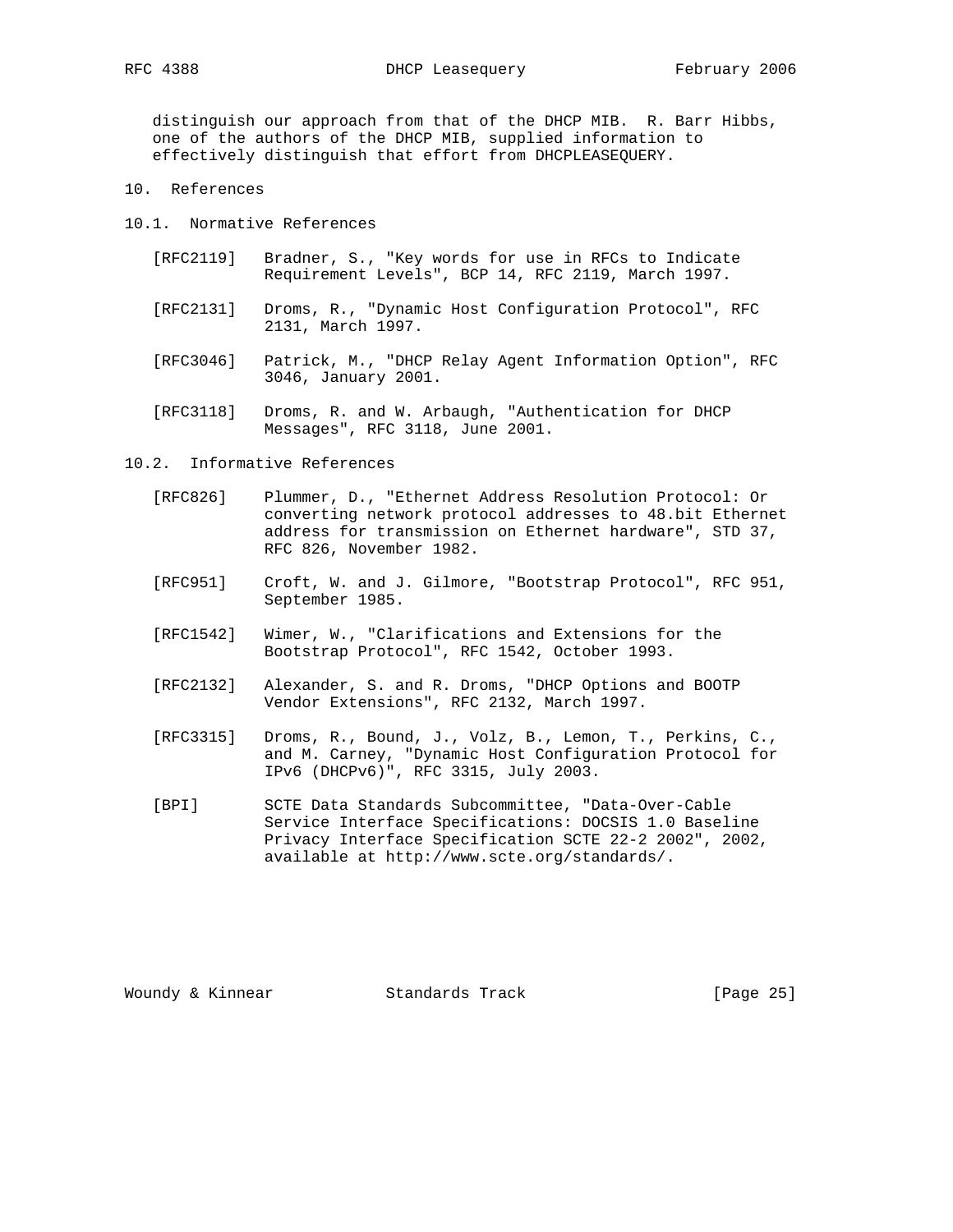- [BPI+] CableLabs, "Data-Over-Cable Service Interface Specifications: Baseline Privacy Plus Interface Specification CM-SP-BPI+\_I12-050812", August 2005, available at http://www.cablemodem.com/.
- [DHCPMIB] Hibbs, R., Waters, G., "Dynamic Host Configuration Protocol (DHCP) Server MIB", Work in Progress, February 2004.
- [DOCSIS] SCTE Data Standards Subcommittee, "Data-Over-Cable Service Interface Specifications: DOCSIS 1.0 Radio Frequency Interface Specification SCTE 22-1 2002", 2002, available at http://www.scte.org/standards/.
- [EUROMODEM] ECCA, "Technical Specification of a European Cable Modem for digital bi-directional communications via cable networks", Version 1.0, May 1999.

Authors' Addresses

 Rich Woundy Comcast Cable 27 Industrial Ave. Chelmsford, MA 01824

 Phone: (978) 244-4010 EMail: richard\_woundy@cable.comcast.com

 Kim Kinnear Cisco Systems 1414 Massachusetts Ave Boxborough, MA 01719

 Phone: (978) 936-0000 EMail: kkinnear@cisco.com

Woundy & Kinnear Standards Track [Page 26]